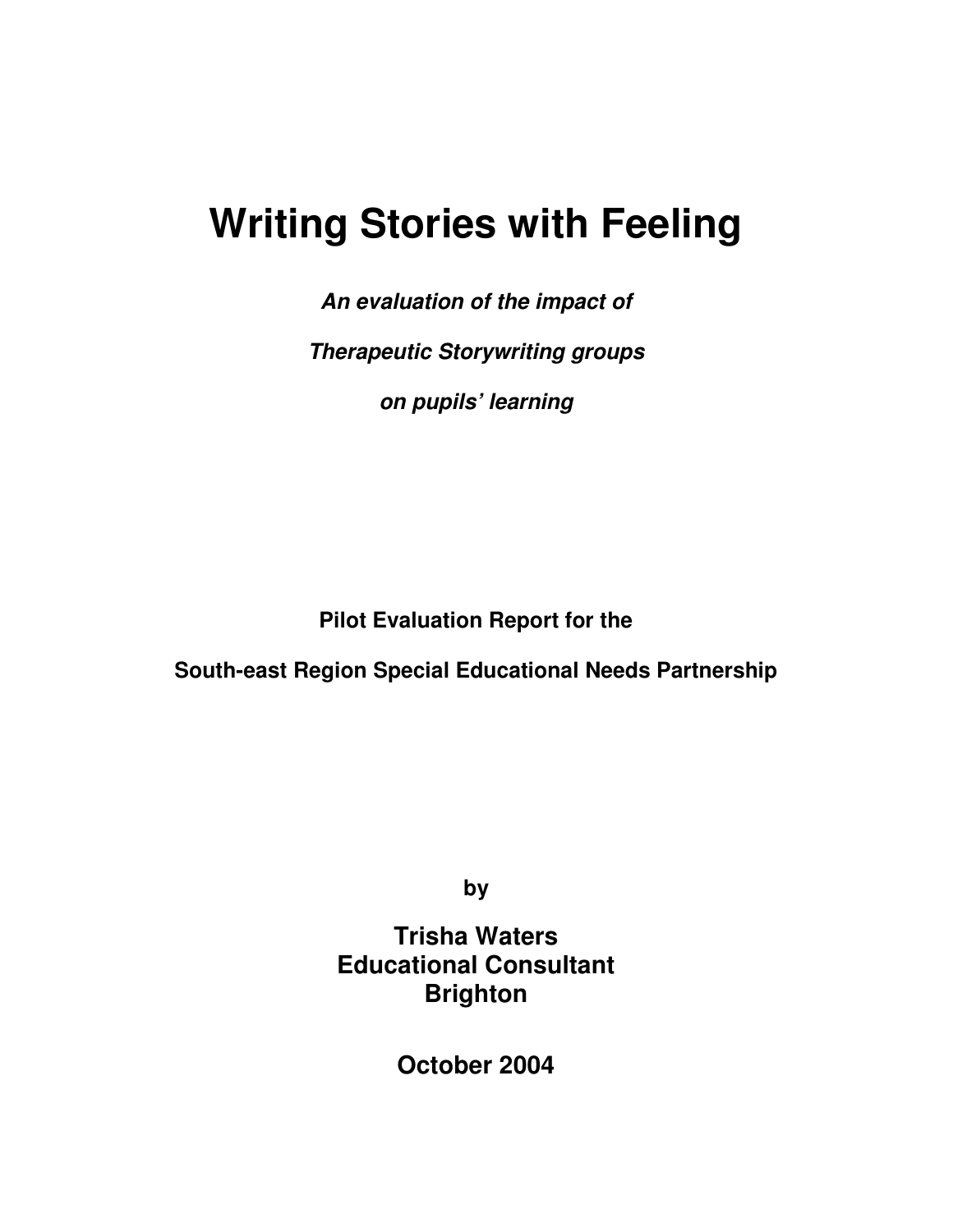# **Dopey the Dragon**

There once was a dragon named Dopey. He feels quite sad because he gets name called. Everyone says to him that he gets behind with his work and that's why he's called Dopey. Everyone used to say to Dopey, *"I wonder why you haven't got any friends – perhaps it's because you sit on the bench looking thick"*

His dad wasn't nice to him either. He made him do the housework every day and sent him to his room six days a week. He isn't allowed to hang around with any of his friends. Dopey just sits down every day and feels left out. No wonder he has no friends if his dad says he can't have any friends to play with.



Dopey the Dragon written in a Therapeutic Storywriting group by a Year 6 girl, referred because of emotional anxieties. Her illustration shows other dragons making fun of Dopey.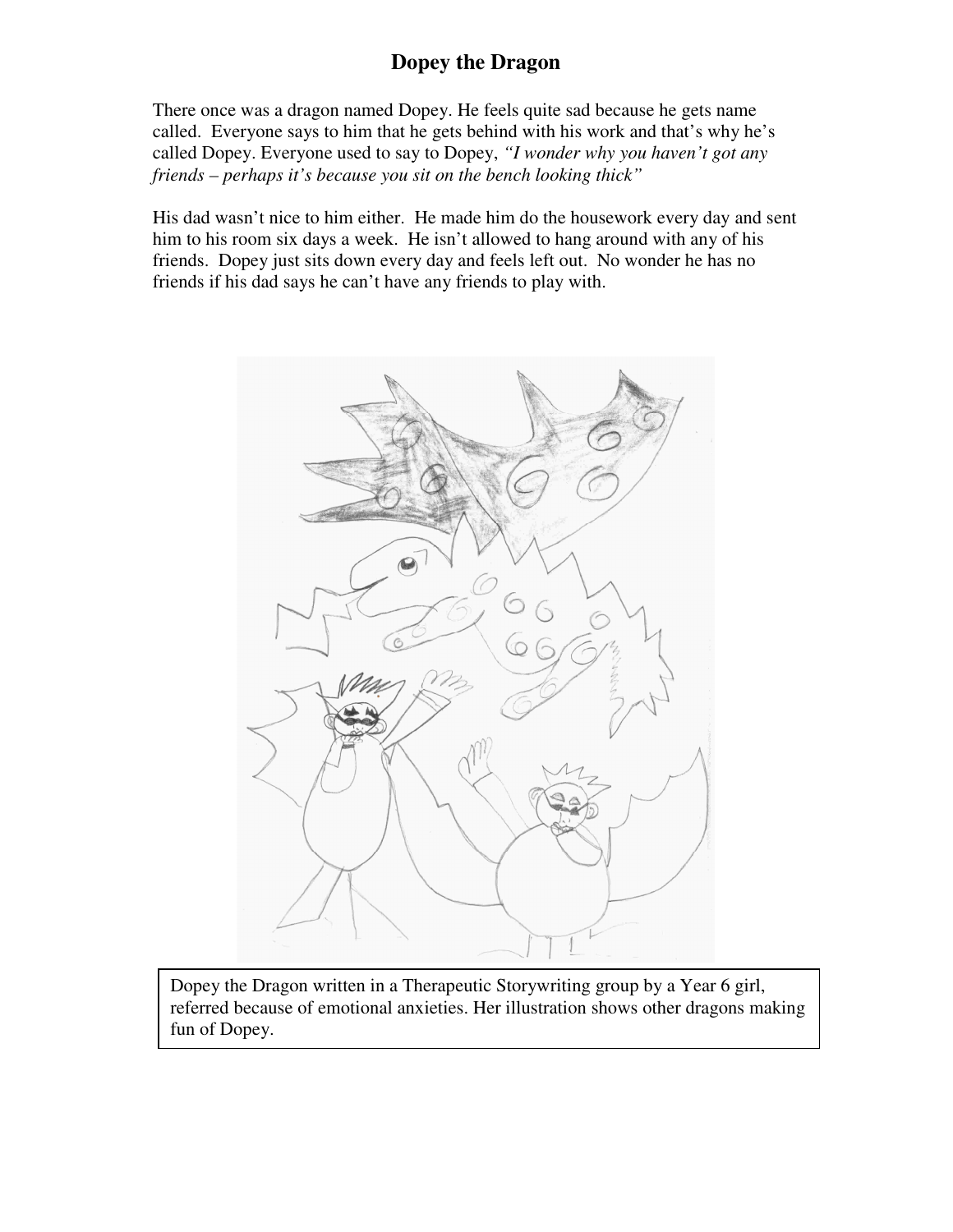### **CONTENTS**

| 1.1        |  |  |  |
|------------|--|--|--|
| 1.2        |  |  |  |
| 1.3        |  |  |  |
| 1.4        |  |  |  |
| 1.5        |  |  |  |
| 1.6        |  |  |  |
| 1.7        |  |  |  |
|            |  |  |  |
| 2.1        |  |  |  |
| 2.2        |  |  |  |
| 2.3        |  |  |  |
| 2.4        |  |  |  |
| 2.5        |  |  |  |
| 2.6<br>2.7 |  |  |  |
| 2.8        |  |  |  |
| 2.9        |  |  |  |
|            |  |  |  |
|            |  |  |  |
|            |  |  |  |
| 3.1<br>3.2 |  |  |  |
| 3.3        |  |  |  |
| 3.4        |  |  |  |
| 3.5        |  |  |  |
| 3.6        |  |  |  |
| 3.7        |  |  |  |
| 3.8        |  |  |  |
| 3.9        |  |  |  |
|            |  |  |  |
| 4.1        |  |  |  |
| 4.2        |  |  |  |
|            |  |  |  |
| 5.1        |  |  |  |
| 5.2        |  |  |  |
| 5.3        |  |  |  |
|            |  |  |  |
|            |  |  |  |
|            |  |  |  |
|            |  |  |  |
|            |  |  |  |
|            |  |  |  |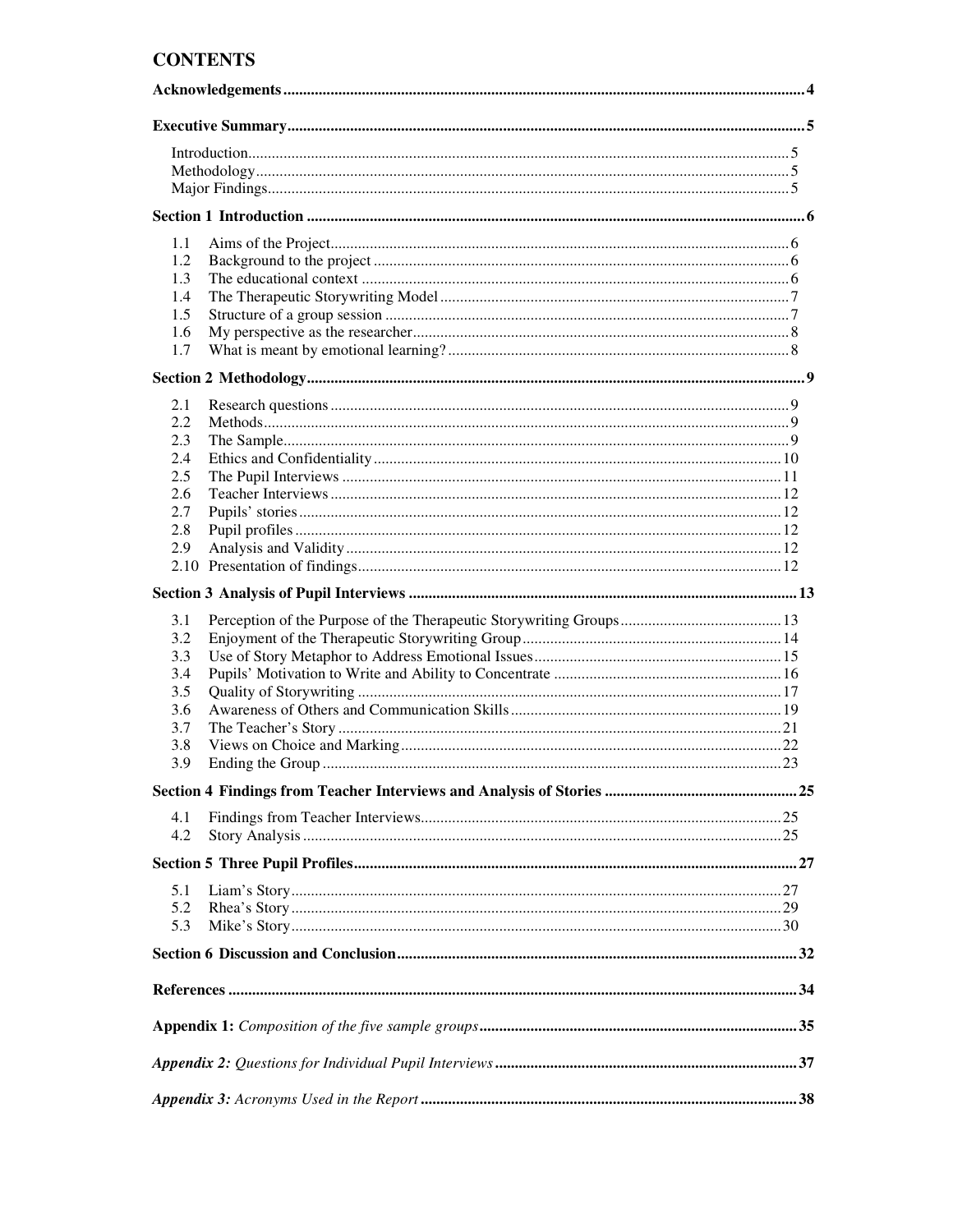# **Acknowledgements**

This project was commissioned by the South-east Region Special Educational Needs partnership (SERSEN). I would like to thank Lindsey Rousseau of SERSEN for her direction and constructive feedback.

I acknowledge the support of the teachers who not only gave their time to be interviewed but also gained parental permission for the pupils to be interviewed, arranged for the interviews to take place within the school and read a draft of the research to check for accuracy of reporting.

Particular thanks go to the pupils who engaged so enthusiastically with the interview topics and shared their story writing. It is their comments and stories that form the basis of this evaluation report.

I am grateful to Professor Helen Simons of Southampton University for her advice both in designing the research project and in the writing of this report. Her support has been invaluable.

Finally, thanks go to Leslie Johnson and Paula Johnstone in the SERSEN office for arranging the printing of this document.

Trisha Waters Brighton September 2004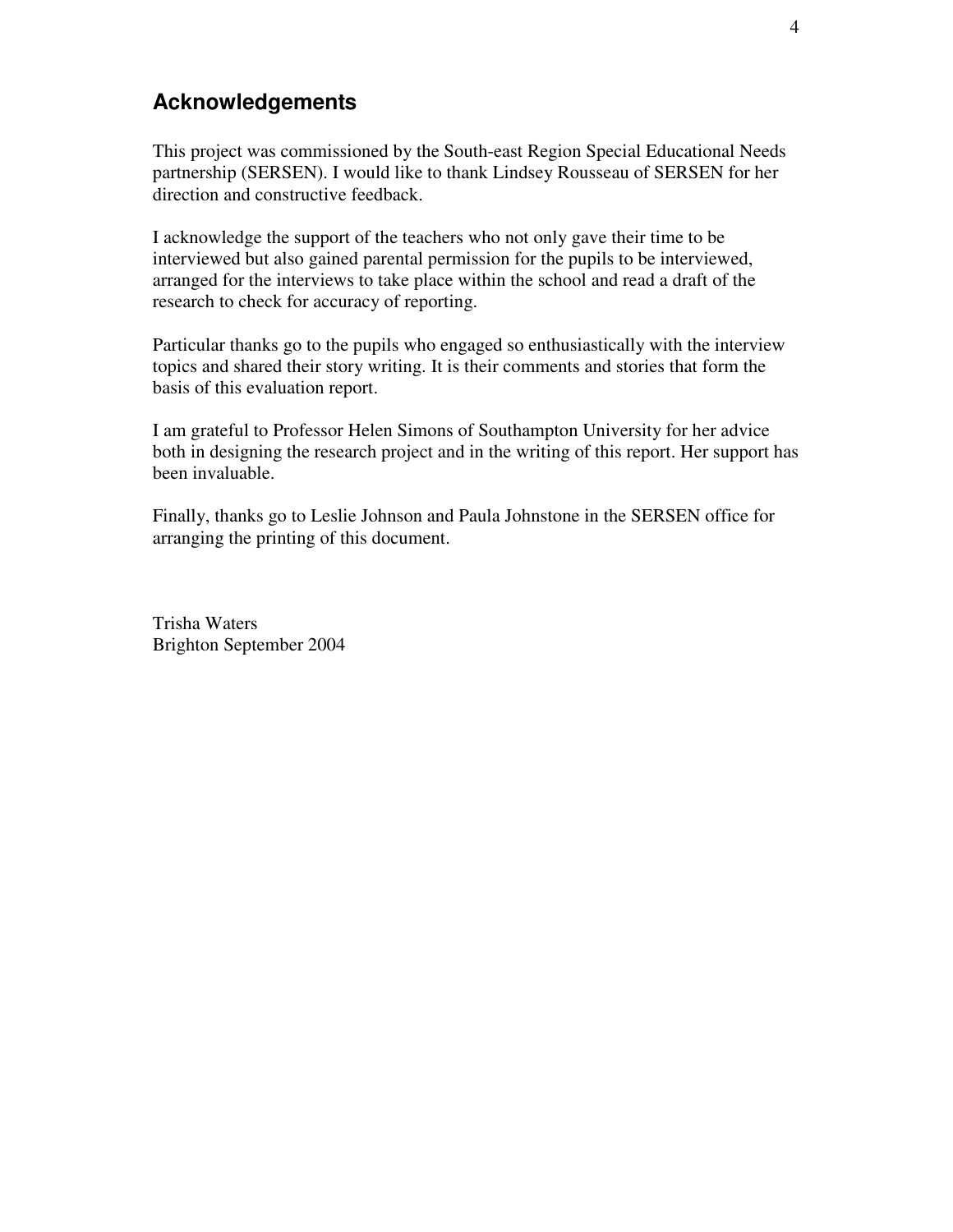# **Executive Summary**

### *Introduction*

In April 2004 the South-east Region Special Educational Needs partnership (SERSEN) commissioned this pilot evaluation study into the impact of Therapeutic Storywriting groups on the emotional, social and academic learning of pupils at Key Stage 2. This evaluation is a follow-up to the SERSEN Autumn 2003 Therapeutic Storywriting Initiative which involved a 3-day training delivered to more than 50 teachers in eight education authorities. Pupils are referred to Therapeutic Storywriting groups because of concerns about their emotional, social and behavioural difficulties (EBSD) and most are on the Special Educational Needs (SEN) register.

### *Methodology*

The methodology adopted was predominantly qualitative although some quantitative measures were used where appropriate. Specific methods adopted were:

- Group and individual interviews with twenty-one pupils who had attended a ten week course of Therapeutic Storywriting
- Interviews with teachers running the story writing groups
- Case portrayal of three individual pupils, drawing on a content analysis of a selection of their stories
- Quantitative analysis and display of key issues.

### *Major Findings*

The evidence from this evaluation suggests that Therapeutic Storywriting has had a number of positive effects on pupils' emotional, social and academic learning. In particular it has:

- Enabled pupils to use the medium of story writing to process emotional experiences
- Helped pupils move through difficult feelings
- Encouraged pupils to develop co-operative and trusting relationships with peers
- Supported listening and speaking skills
- Fostered an interactive relationship between the teacher and group with respect to story writing skills
- Increased pupils concentration and motivation to engage with story writing
- Improved pupils' self-esteem as writers

This pilot study suggests four areas for further research:

- Testing of the major findings of this report over a broader sample, possibly including pupils at key stage 3 and professionals from other agencies such as mental health and social care.
- An exploration of whether pupils are successful in transferring emotional and social skills developed in the group back into the main classroom and the impact this might have both on pupils' wider academic progress and reduction of exclusions
- Teacher based assessment of the impact of the approach on literacy skills
- An assessment of the ability of Therapeutic Storywriting to address specific Speech, Language and Communication difficulties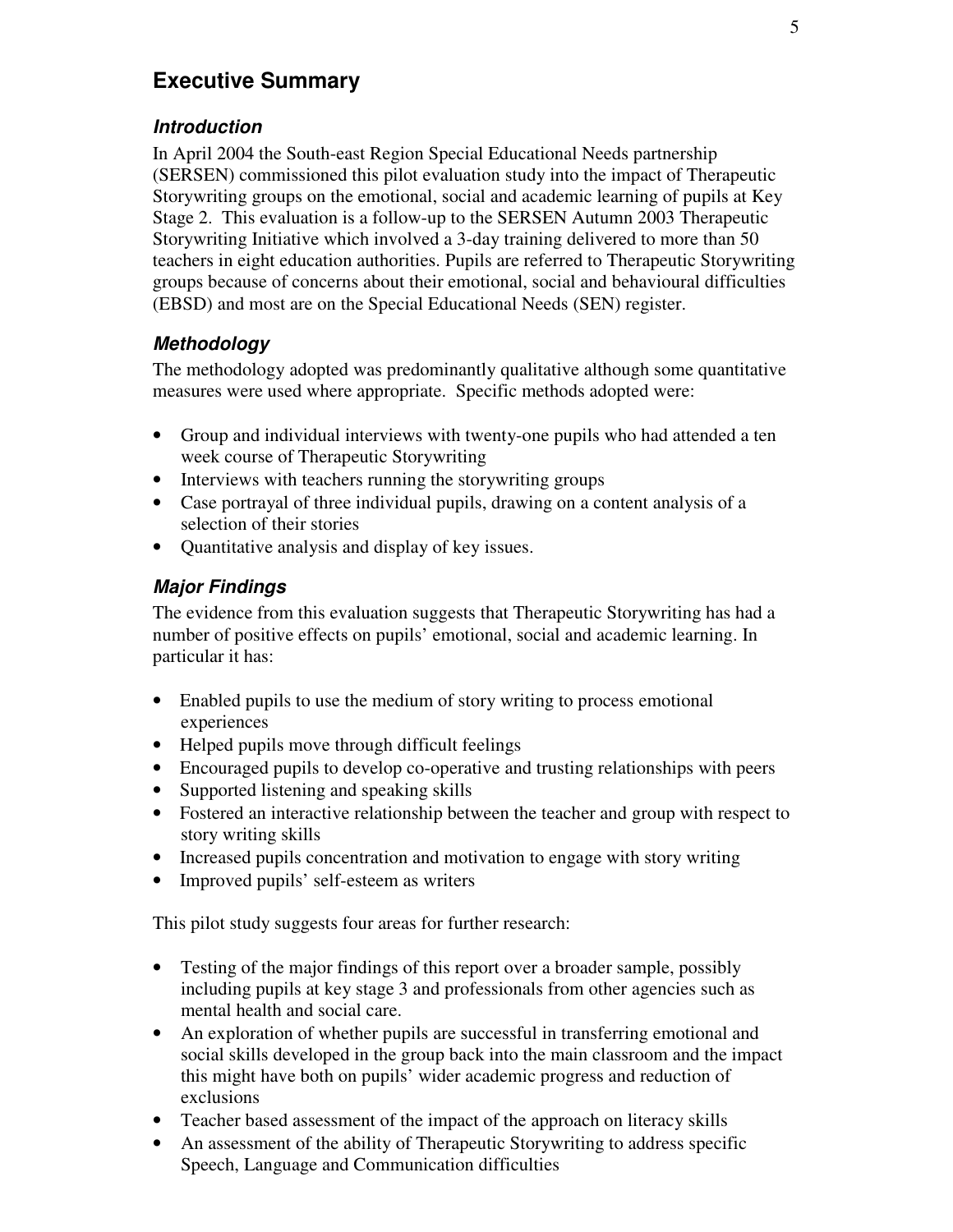# **Section 1 Introduction**

### *1.1 Aims of the Project*

Therapeutic Storywriting is a process that addresses emotional issues through the metaphor in stories written by both pupils and teachers. Pupils are referred because of concerns about their emotional, social and behavioural difficulties (EBSD) and most are on the Special Educational Needs (SEN) register. This report is the result of a pilot evaluation commissioned by the South- east Special Educational Needs Partnership (SERSEN). The prime evaluation aim was to assess the impact of Therapeutic Storywriting groups on pupils'emotional, social and academic learning and identify outcomes which would benefit from further assessment using a broader sample.

The main methodology adopted was interviews and analysis of stories of Key Stage 2 pupils who had attended a course of Therapeutic Storywriting groups in mainstream schools. Research methods aimed to establish the impact of Therapeutic Story writing on pupils'emotional, social and academic learning. Specific research questions are detailed in the methodology section.

# *1.2 Background to the project*

In 2003, SERSEN invited me to lead a Therapeutic Storywriting Initiative that provided training to more than 50 teachers across eight education authorities. At the end of this training the teachers, who had set up groups during the training period, were asked to assess the impact of the training on their teaching. The results of this teacher evaluation are available on the SERSEN website (www.sersen.uk.net). The findings were positive and indicated that teachers found this approach effective in supporting pupils with EBSDs in mainstream schools. This current evaluation takes the evidence base a step further by asking the pupils themselves about their experience of Therapeutic Storywriting groups and what they think they have learnt from attending the sessions.

As part of the 2003 initiative, SERSEN also supported the writing of the book Therapeutic Storywriting (Waters 2004) which outlines the theoretical background to the model and also acts as a training manual with detailed exercises given at the end of each chapter. Readers of this report seeking a more comprehensive explanation of the approach may wish to refer to this book.

# *1.3 The educational context*

Therapeutic Storywriting is a Special Educational Needs (SEN) intervention which has been designed to support pupils with emotional, behavioural and social difficulties (EBSD) at Key Stage 2. Over the last decade the government's inclusion policy has been to support these children in mainstream schools whenever possible. The recent green paper 'Every Child Matters'and the government's 2004 strategy for SEN 'Removing Barriers to Achievement' emphasise the need for early intervention and the importance of addressing mental health issues in mainstream schools. Both these papers acknowledge the need for professional development at this interface between mental health and education. Therapeutic Storywriting is a curriculum based approach which uses the medium of story writing to address children's emotional issues and as such supports current policy in this area.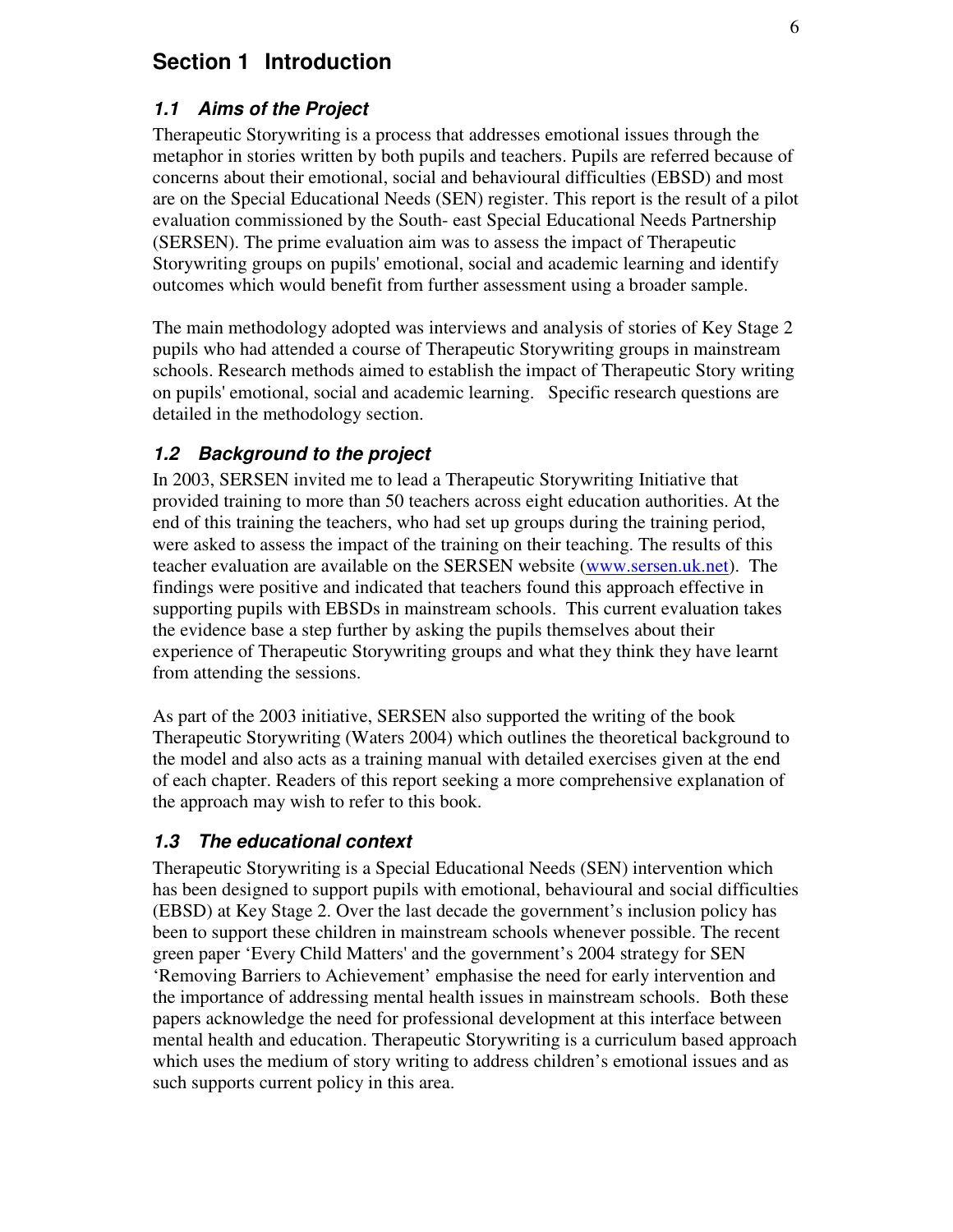### *1.4 The Therapeutic Storywriting Model*

The model was initially developed by myself in 1999 as part of an MA project at Sussex University. Over the last few years it has been introduced to over 70 schools in south-east England. In order to run a Therapeutic Storywriting group, teachers are first required to attend a 3-day training course which usually extends over a period of 6 weeks. The teachers are asked to set up a group after the 1st day and bring the work from their groups to the 2nd and 3rd days of the training. Teachers attending the training are primarily school-based special educational needs co-ordinators (SENCOs) or teachers working for one of the external agencies such as a Pupil Referral Unit or a Behaviour in Education Support Team (BEST).

The theoretical model presented in the training focuses particularly on the relationship between emotional and cognitive development and makes particular reference to Bion's (1984) theory of thinking that states that anxiety needs to be sufficiently contained in order for thinking to take place. The training also looks at different models of the self and draws on Assagioli's (1965) theory of subpersonalities. The workplace counselling skill of active listening is a core aspect of the training. Teachers practise using metaphor in their own story writing to address emotional issues and are also trained to keep reflections on pupils' stories within the story metaphor. In this way personal issues, which may be overwhelming for the child if discussed directly, do not need to be brought explicitly into the session. (For more details on the content of the 3-day training see www.therapeuticstorywriting.com)

# *1.5 Structure of a group session*

Groups run weekly and have a maximum of 6 children. The groups are described to parents and pupils as an opportunity to explore different feelings through story characters. Teachers decide on the name of the group for the pupils. Each session lasts about 1 hour and includes:

- Feelings check-in (ten minutes)
- Review of previous week's stories
- Suggestion for new story theme
- 15 min when children and teacher both write stories
- Time to share stories and draw pictures
- A listening game to finish

At the beginning of the session, each child is given the opportunity to say how they are feeling before writing work begins. This is called the *Feelings Check-in*. After this, a suggestion is given for the story theme although children are given the choice of using this suggestion or using an idea of their own for their story.

A key element of the Therapeutic Storywriting model is the *Teacher's Story,* which the teacher writes while the children write their stories. The teacher chooses the theme of her story to reflect emotional issues perceived within the group. She asks the children for suggestions for her own story before the silent writing part of the session and as she develops her story, it is used to provide further points for discussion about pertinent emotional literacy issues. The engagement of the teacher with her own story is also intended to help establish a focused writing environment.

After 10-15 minutes silent writing each member of the group has time to share their story if they wish. Other members of the group are asked to provide constructive feedback on each story and children can ask for ideas for the next part of their story as modelled by the teacher. The teacher's role is to ensure that all members of the group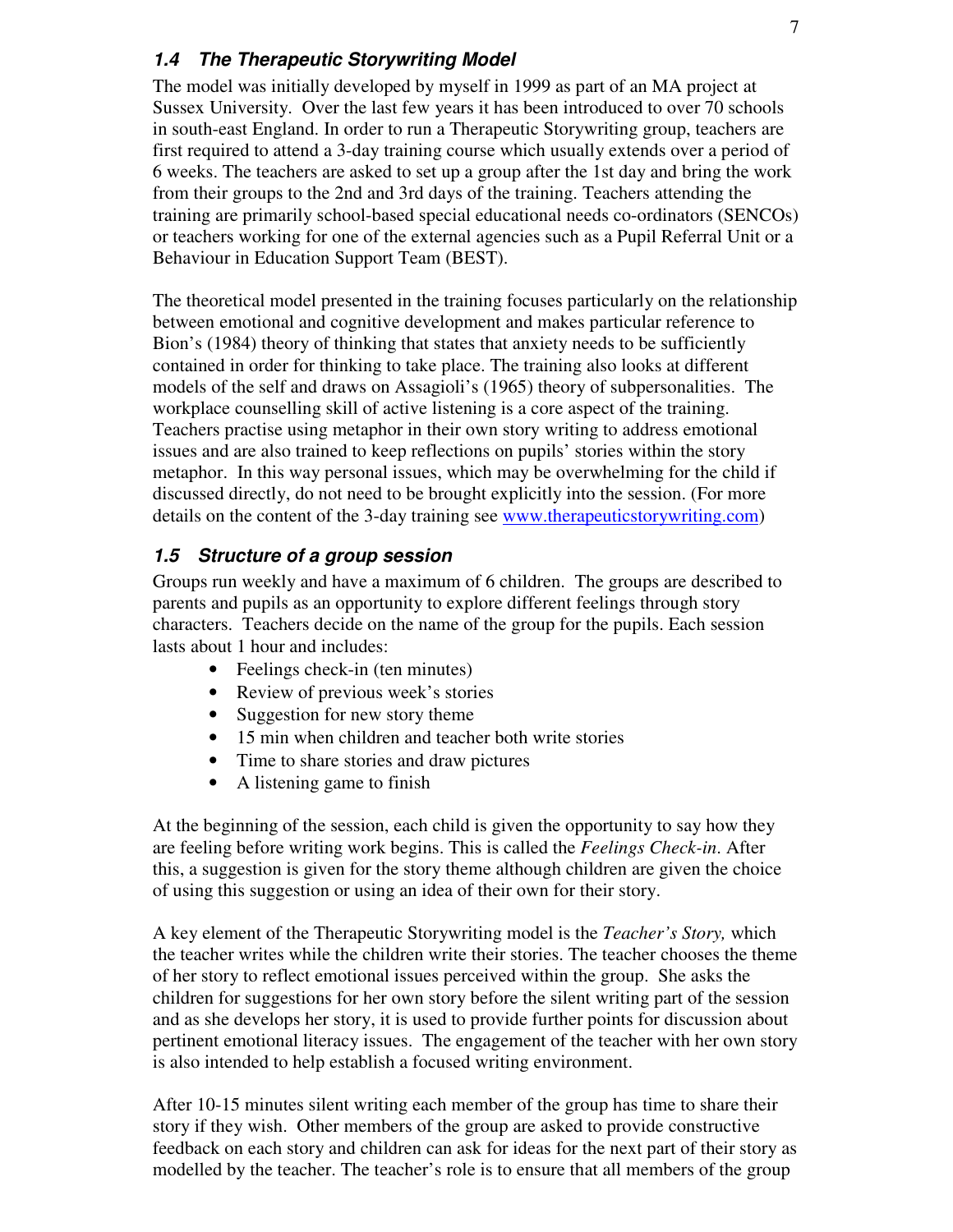feel comfortable during these group interactions. The session usually ends with a short game designed to develop listening skills.

### *1.6 My perspective as the researcher*

It will not escape the reader that I was both responsible for generating the model of Therapeutic Storywriting and training the teachers. For any qualitative researcher, familiarity with or engagement in the field under scrutiny has the ability to either enhance the understanding of the topic under investigation (Simons 1996) or to predispose the researcher to seeking positive results. In conducting this evaluation, I took the following steps to minimise bias relating to my position as the person who both developed the Therapeutic Storywriting model and led the SERSEN training.

First, throughout I have aspired to impartiality in the collection and analysis of the data. Secondly, a proportion of tape recordings of interviews was transcribed by an external agency and compared with notes I took in interview. Thirdly, a leading academic in the field of qualitative research has supervised my methodology and approach to analysis. Fourthly, I checked my perceptions of the children's development with those of the teachers who worked with them.

It is also important to note the positive benefits of a deep knowledge of the programme. In this case my intimate knowledge of Therapeutic Storywriting meant that teachers were keen to discuss their groups and the pupils'stories with me. My experience of the type of emotional, social and academic difficulties that pupils brought to the group also helped me to formulate appropriate research questions and to manage the group dynamics when conducting the group interviews.

### *1.7 What is meant by emotional learning?*

As Weare (2003) points out there are many terms in use in the field of emotional development. The term emotional learning is used in this report to refer to the development of emotional literacy or emotional intelligence. Emotional literacy, popularised by Goleman (1996), is generally defined as, '*the ability to recognise, understand and appropriately express our emotions'* (www.FEEL.org 2003). Reference is also made to Gardner's concept of emotional intelligence. Gardner (1993) considers emotional intelligence to be made up of two aspects; the intrapsychic intelligence and interpersonal intelligences. Intrapersonal (or intraspychic) intelligence is concerned with our own internal unconscious feeling world, whereas the interpersonal is concerned with relationships with others in the external world and overlaps with what is referred to as social intelligence.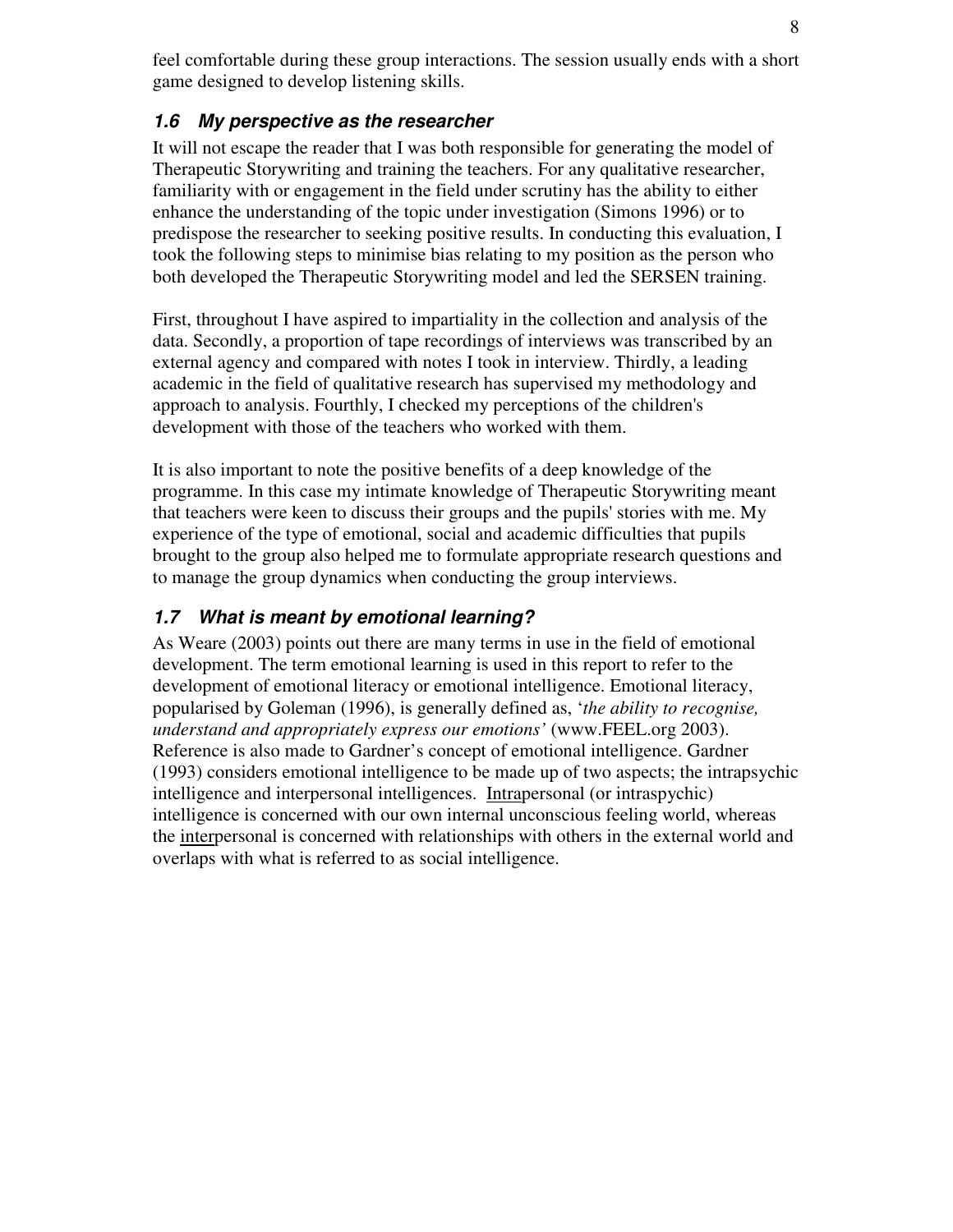# **Section 2 Methodology**

### *2.1 Research questions*

The overall aim of the evaluation was to assess the impact of Therapeutic Storywriting groups on pupils'emotional, social and academic learning. The following questions were formulated to address this aim in more detail.

- 1. In what ways does Therapeutic Storywriting impact on pupils' **emotional learning** and in particular their ability to:
	- access and articulate their feelings
	- process feelings through story metaphor
- 2. In what ways can Therapeutic Storywriting be considered to impact on pupils' **social learning** and in particular their ability to listen to and empathise with others.
- 3. What impact does Therapeutic Storywriting have on pupils'**academic learning** and in particular their
	- motivation to engage with writing
	- imagination
	- self-esteem as writers

### *2.2 Methods*

The evaluation adopted a predominantly qualitative methodology although some quantitative measures are used where appropriate. With particular reference to assessing the impact on pupils' emotional and social learning, the topics under investigation i.e. the child's own intrapsychic and interpersonal feeling states (see 1.6), are by their nature subjective. The method of interviewing the pupils themselves was therefore an appropriate way to investigate these topics. Specific methods included:

- Semi-structured group interviews with five groups of pupils who had attended at least ten group sessions of Therapeutic Storywriting
- Individual semi-structured interviews with individual pupils
- Semi-structured interviews with teachers leading four of the groups
- Semi-structured interviews with class teachers of pupils in my group
- Case portrayal of three individual pupils, drawing on a content analysis of a selection of their stories
- •

# *2.3 The Sample*

The research focused on twenty-one pupils drawn from four schools in which teachers who had attended a 3-day training in Therapeutic Storywriting had run a Therapeutic Storywriting group for at least ten sessions. The schools were chosen mainly on an opportunistic basis in that they were those which replied first to the request to take part in the project and which the researcher could reach within one and a half hours **travelling** time. The four schools were located in two Local Education Authorities.

While some teachers had run more than one Therapeutic Storywriting group, just one was selected in each of the schools. The schools Special Educational Needs Co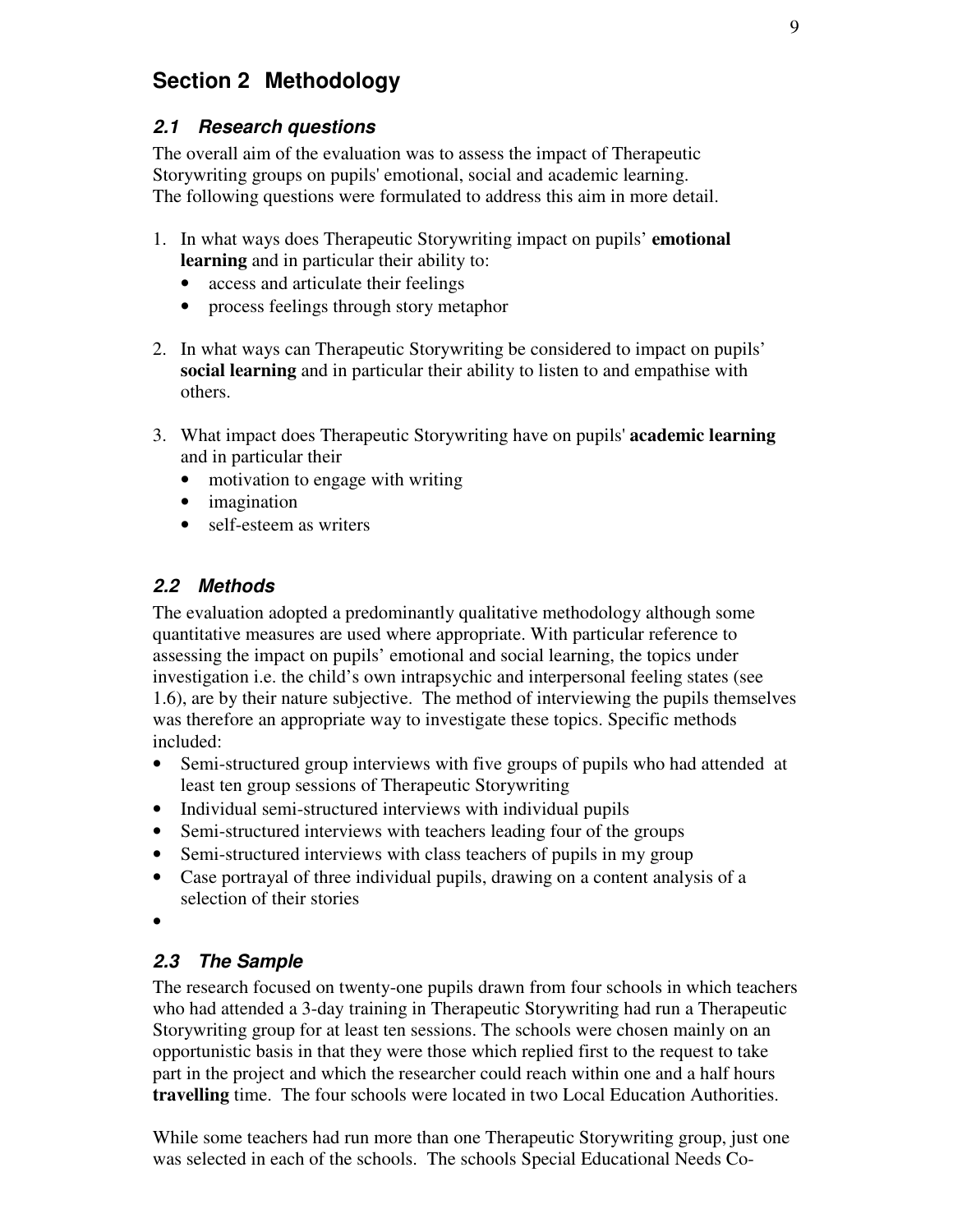ordinator (SENCO) ran all of these four groups. An additional group was run by myself in one of the selected schools in order to trial before and after assessments of Therapeutic Storywriting groups giving five groups in total. (The results of these trial assessments are not included in this report.)

### **Discounted group**

Interviews took place with a sixth group but these were discounted after interview responses indicated that the pupils had finished the group more than three months previously. More importantly they were confusing the group with a subsequent literacy support group.

### **Age and gender balance**

The sample consisted of twenty-one pupils made up of thirteen girls and eight boys. Thirteen pupils were in Year 6, four pupils were in Year 5, two in Year 4 and two in Year 3. Pupils' ages are indicated by their year groups: Year 3 pupils are 7-8 years, Year 4 pupils are 8-9 years, Year 5 pupils are 9-10 years and Year 6 pupils are 10-11 years old.

### **Reasons for pupil referral**

Of the twenty-one pupils interviewed, fourteen were on the SEN register, with the remainder being monitored for possible inclusion on the register. Ten pupils were at School Action level and four were at School Action Plus. (Details of these levels of need can be found in the DfES 2001 SEN Code of Practice). Three of the pupils had previously been temporarily excluded from school. All had been referred because of emotional, social or behavioural difficulties. For a majority of the pupils these difficulties were preventing them accessing the curriculum and/or forming constructive relationships with peers. For a couple of the pupils these difficulties were expressed in a tendency to self-harm.

Eight pupils had been the subjects of child protection concerns and 2 were currently on the child protection register. About a third (6 pupils) were identified by teachers as silent and withdrawn, a third (7 pupils) as having particularly aggressive behaviour and two-thirds (14 pupils) as having friendship difficulties.

A more detailed account of the group composition and reasons for referral in each of the five groups is given in Appendix 1.

### **Academic ability**

Teachers responsible for referring the pupils were asked to categorise them as Below Average, Average or Above Average in academic ability in relation to their peers. According to the teachers 33% (7 pupils) were below average; 54% (11 pupils) were average and 14% (3 pupils) above average.

# *2.4 Ethics and Confidentiality*

Permission was given by the parents of pupils to take part in the research. The names of the schools and LEAs have been omitted and all pupil names changed in this report in order to protect the identity of the pupils. In addition, care was taken to protect the privacy of pupils both when conducting the research by not asking intrusive questions and when writing up the report by not referring to unique incidents which could either embarrass or identify particular individuals.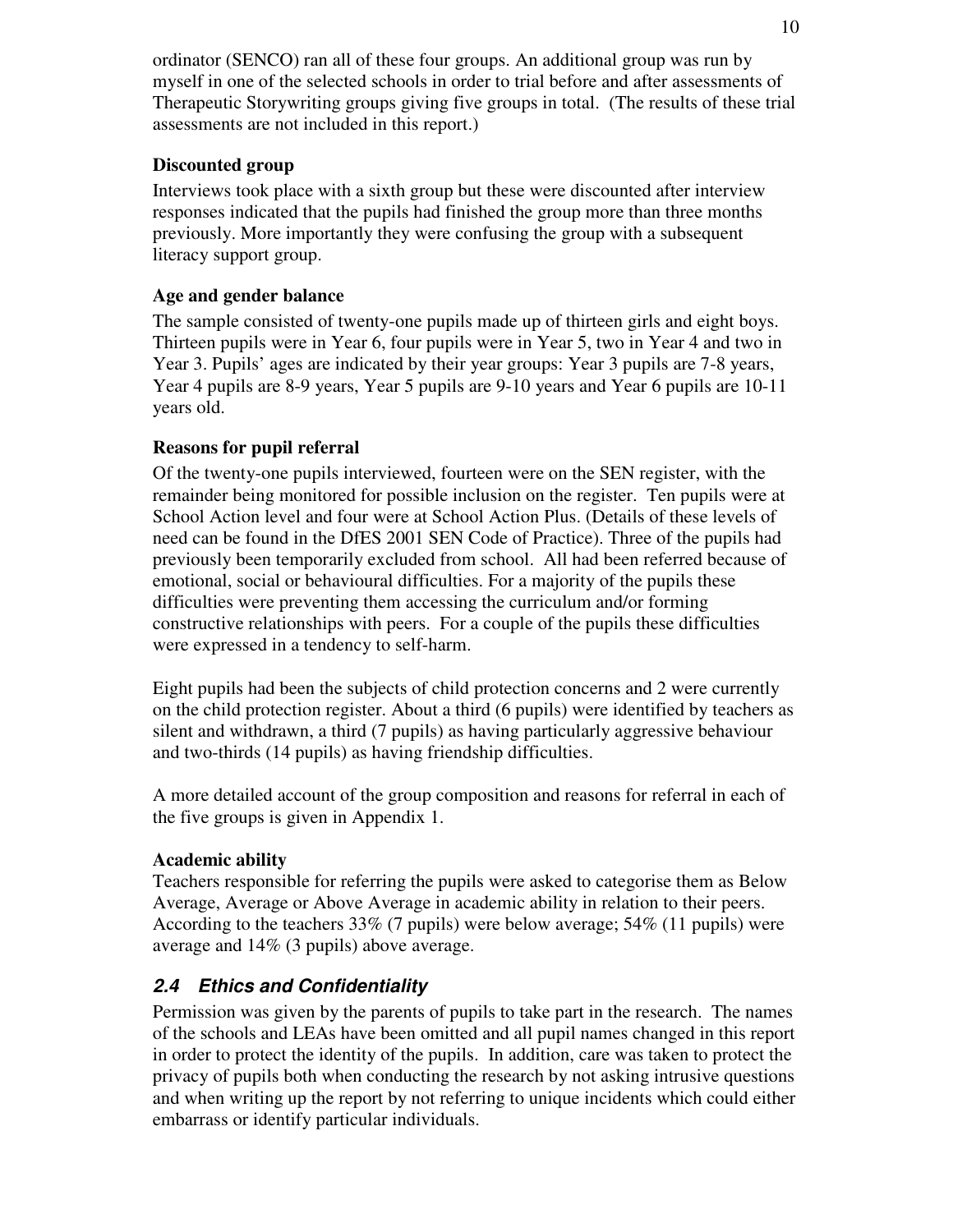#### *2.5 The Pupil Interviews*

All pupils were interviewed individually and a semi-structured group interview was also conducted with groups A, B, C & D. Group E which I ran with Y3&4 pupils was not interviewed as a group because I felt that the pupils might confuse a research group session with a normal storywriting session.

In the individual interviews pupils were asked a mixture of open and scaled closed questions. In the latter thought was given to using child-centred language for the different responses provided for pupils to choose from.

#### **Semi-structured group interview**

The group interviews took a semi-structured form with prompts drawn from the questions used in the individual inter group used as appropriate.

### **Formulation of Interview Questions**

The questions used in the individual interviews are listed in appendix 2. In framing these questions thought was given to using language that would be familiar to the children.

As many pupils with EBSDs do not feel comfortable in the classroom and can see educational tasks as burdensome, questions such as 1, 4, and 18 aim to elicit responses about how much pupils enjoyed being part of the group and in particular whether they had enjoyed the actual storywriting. An enjoyable and satisfying experience of writing can be considered a first step in motivating pupils to engage with a similar writing activity in the future.

Another indicator of whether pupils have been engaged with a task such as storywriting is the amount they have written. This is particularly the case for those pupils with EBSDs who find it difficult to focus on writing tasks. Question 3 is included for this reason.

Many pupils with EBSDs suffer from low self-esteem and this often carries over to their image of themselves as learners. While they can often feel secure performing rote tasks such as copying or handwriting, these children can easily rubbish efforts at creative writing which reflect more of themselves. Questions 5 and 16 are therefore included to elicit responses in relation to pupils' academic self-esteem.

It is an important aspect of Therapeutic Storywriting that pupils see the groups as both positive and inclusive, that is, do not see just them as groups for difficult pupils or for those who are behind with their academic skills. Questions 18 and 19 particularly address this point.

As pupils had all written a number of stories, question 20 asks pupils to choose one that was particular significant for them. This removed researcher bias in the choice of stories from individual pupils and also provided a story sample of reasonable size.

### **Recording of pupil interviews**

Both the group and individual interviews took place in a quiet room. The group interviews were all tape-recorded and later transcribed in full by an external agency. For the individual interview responses were written down by the researcher and also tape-recorded. The written responses were later checked against the recordings as well as one of them being transcribed by an external agency to check for accuracy.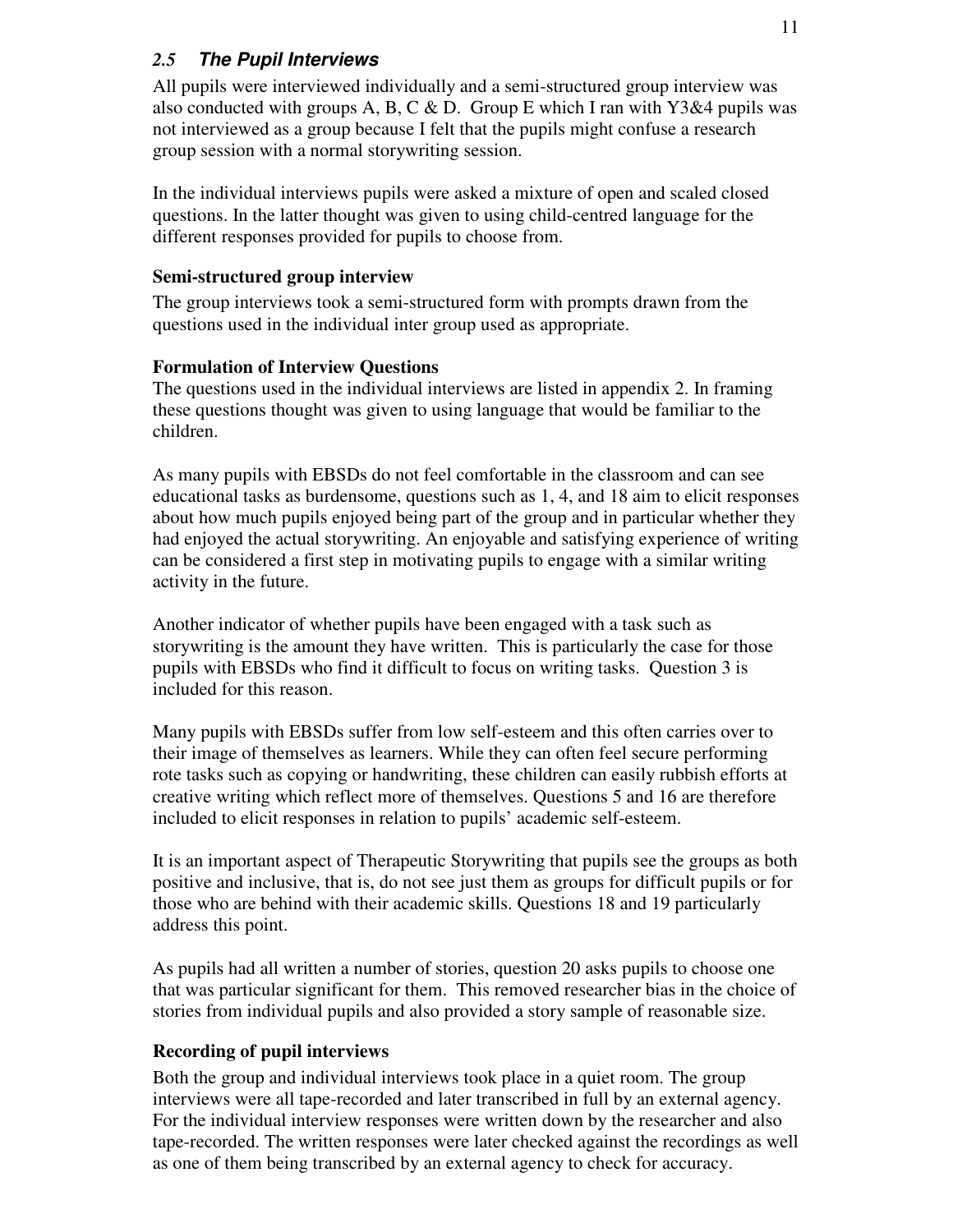# *2.6 Teacher Interviews*

The SENCOs running groups A, B, C & D were mostly interviewed on the same day as the pupils. The interviews focused on three main areas: reasons for referral of individual pupils to the groups (including my group); how closely teachers had followed the suggested structure for running a therapeutic story writing group; and the teachers' assessment of pupils' emotional, social and academic learning from the group. Teachers were invited to speak both in relation to individual pupils and also to the group as a whole.

# *2.7 Pupils' stories*

Each pupil was asked to choose one story that they would remember or had enjoyed writing most. These stories were mainly analysed with respect to whether they reflected individual pupils' emotional issues as identified both by teachers and the pupils themselves and these findings are integrated into the pupil profiles.

# *2.8 Pupil profiles*

The pupil profiles draw on the whole range of data gathered. Two Y6 pupils, one boy and one girl, were selected to reflect the sample in which almost two-thirds (13) of the sample were Y6 pupils. A third pupil from Y4 was chosen to represent the younger age group.

# *2.9 Analysis and Validity*

The analysis of the pupil interviews comprised four stages:

- Written records and transcriptions from the external agency were checked for accuracy against the tape recordings;
- Tapes and transcripts were listened to and read several times to provide total immersion in the data;
- Initial themes were highlighted from individual and group interviews in one school;
- These initial themes were checked for consistency across all pupil interviews

# **Validity**

The validity of pupils' interview responses was achieved in four ways:

- Themes arising from individual pupils' responses were compared with the frequency of similar responses from the whole sample
- Views expressed by pupils in group interviews were checked for consistency with views expressed in their individual interviews
- Themes from the pupil interviews were triangulated with themes arising from the stories of the pupils used in the pupil profiles
- Themes which arose from the pupil interviews were triangulated with themes from the interviews with SENCOs and other teachers.

# *2.10 Presentation of findings*

In this report emphasis has been given to allowing pupils to speak for themselves about their experience of and learning from Therapeutic Storywriting groups. Illustrative quotes from pupils are preceded by a summary of the key issues identified in the interview analysis. In reporting the findings sometimes only one or two quotations are given to support a point although there are more in the database. This method is used for ease of reporting and readability. In instances when one person said something particularly significant, this has been included and the uniqueness of the response indicated.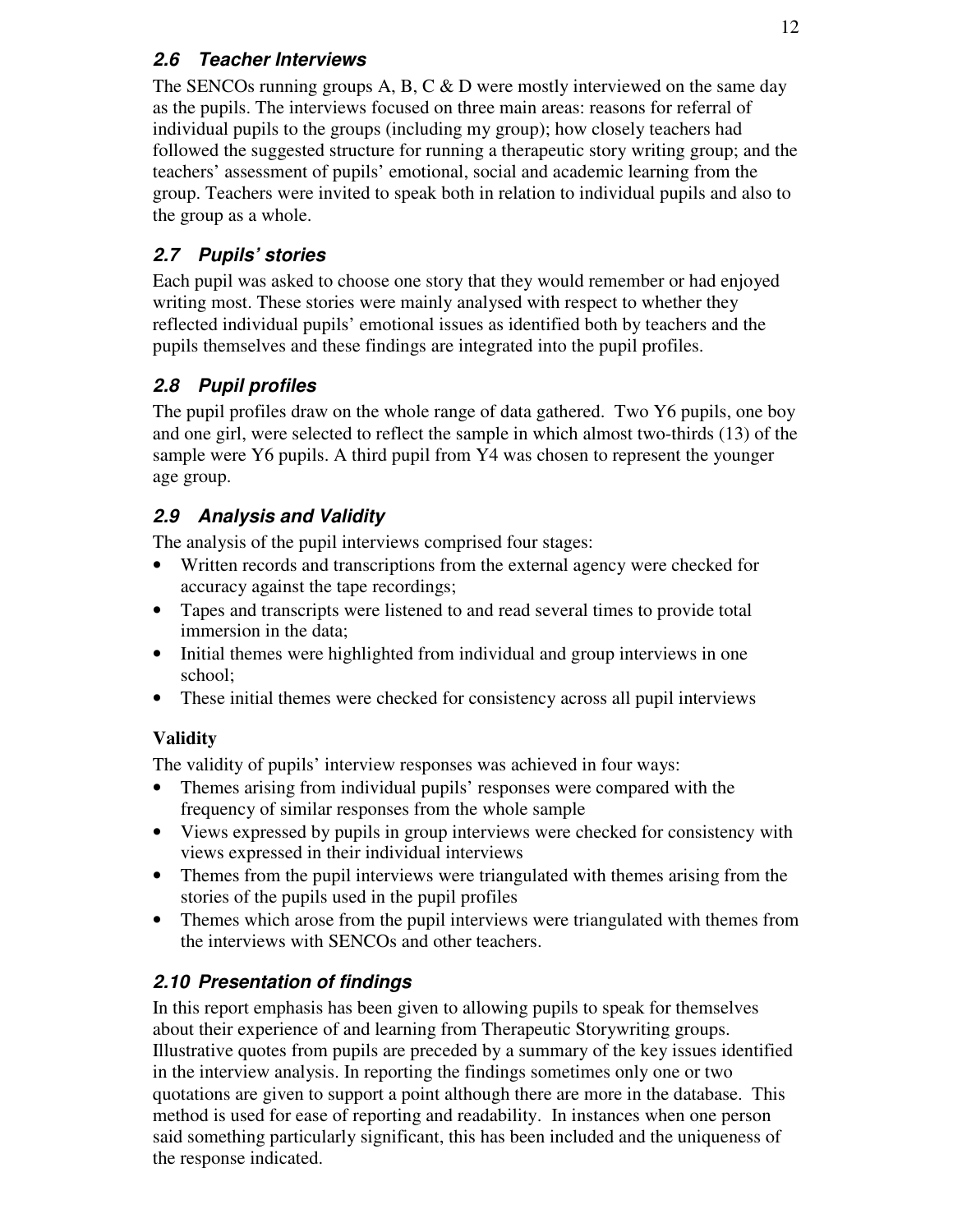# **Section 3 Analysis of Pupil Interviews**

### *3.1 Perception of the Purpose of the Therapeutic Storywriting Groups*

Pupils' perception of the purpose of the group was assessed by asking them how they would describe the group to another child who knew nothing about it. Their response was as follows: It is a place where you

- write stories
- can calm down
- can share feelings with each other
- listen to each other's stories
- can have fun
- get to listen to the teacher's story
- can write about feelings
- get to know other children

Asked what sort of children would benefit from attending Therapeutic Storywriting group, pupils suggested children who

- are shy or have emotional problems
- need help with writing and help to think about what they are saying
- have family problems
- don't really feel very comfortable in their class
- don't really concentrate in class and don't listen
- want to improve their stories and might want to be story writers when older
- are getting picked on
- may have had a few problems and need someone to talk to
- are being teased

Discussion with the SENCOs about the reasons for individual referrals to the groups showed that for almost all of the children their response to this question reflected their own personal needs or situation.

### *Children's Voices*

Some children like Liam, in Y4, when asked to describe the group gave an ordered account of the main events of a session:

*'We have relaxation time to get all of your feelings out – if you're sad you can get your sad feelings out and cheer up and it can really calm you down. After relaxation time we draw pictures and write words about how we're feeling and then we share our feelings with the group and put them on the feelings ladder. And after (that) we do stories which get you adventurous and you want to write more stories. If you look at my book - you start off with little stories and then get better and better.'*

Others like Maya focused on writing stories to express feelings:

*'It's for people who may have had a few problems and need someone to talk to. You can write stories and talk about problems but don't have to say it is you.' (Maya Y6)*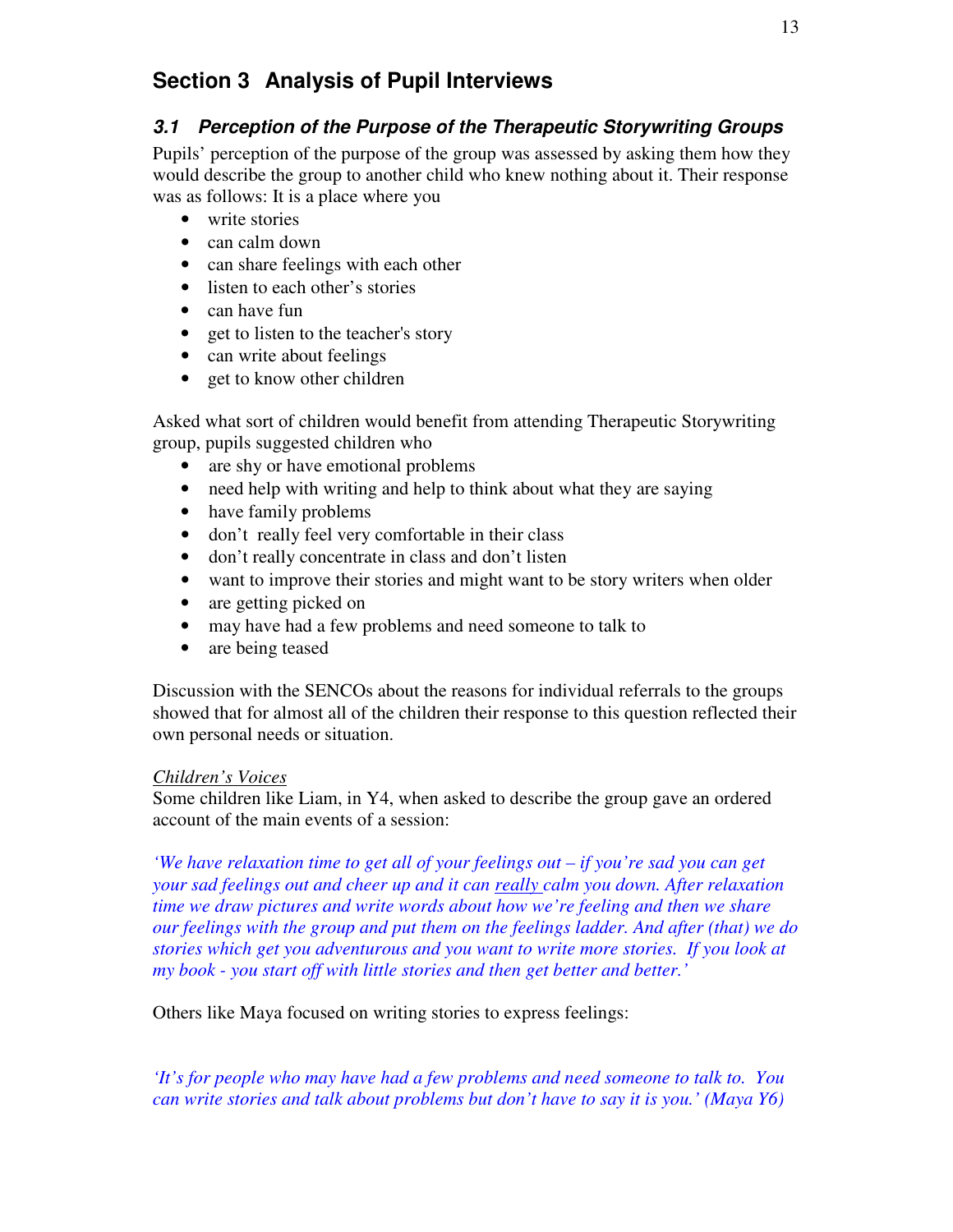Here is an extract from a group discussion in which Y5&6 girls are talking to each other about they would describe the group to another child who knew nothing about it:

| <b>Nina</b> | Quite exciting and friendly, because like if you make a mistake or like                                                                                                           |
|-------------|-----------------------------------------------------------------------------------------------------------------------------------------------------------------------------------|
|             | do something wrong                                                                                                                                                                |
|             | Yasmin You don't have to worry.                                                                                                                                                   |
| Rose        | Yes and it's very calming for people that have problems.                                                                                                                          |
| <b>Nina</b> | You get to write the stories and get your feelings out, and you can get<br>like bad moods out of your head. You get to talk to people as well.                                    |
| Mia         | Because you just concentrate on your story sometimes and just forget<br>about everything else.                                                                                    |
| Rose        | I think 'concentrate' is like too strong a word  but there isn't<br>another word, you don't have to concentrate lots but it's one of those<br>things that you can just do easily. |

### *3.2 Enjoyment of the Therapeutic Storywriting Group*

All of the twenty-one children said they would recommend the story writing group to other children and a majority (68 %) used the terms 'fun' or 'enjoyment' when speaking of their experience of the storywriting group. 86% said they had enjoyed writing their stories a lot and 14 % said they had enjoyed writing them quite a bit. No children chose the lowest categories of 'a little', 'not much' or 'not at all'. Teachers agreed that all the pupils seemed to enjoy coming along to groups.

The main reasons given by pupils for the enjoyment they experienced were:

- Clears the mind of worries
- Helps get you out of a bad mood
- You can express your feelings
- You get to know people that you wouldn't normally
- Better than being in class
- You can choose what to write
- You can put your feelings into stories
- Writing stories is fun
- Enjoyed hearing the teachers' story
- Others listen to you
- It is easier to concentrate than in class.

#### *Children's Voices*

Asked to elaborate, the children spoke primarily of how the storywriting group enabled them to cope with their feelings. Ira mentioned how putting her feelings into stories made her feel better about herself:

#### *'You can get your feelings out and write them down so you don't feel so bad. You can just relax and let feelings out and write stories.' (Ira Y5)*

Mia in Y6, like a number of other children, commented on how the relaxation and sharing at the beginning of sessions *'Got you in the mood to start writing'.* Yasmin also noted how the storywriting group had helped her concentration:

*'I think it's really fun and relaxing because we can- like if we've had some problems or if we're just not in a good mood -we can come here and relax and we'll concentrate easily'. (Yasmin Y6)*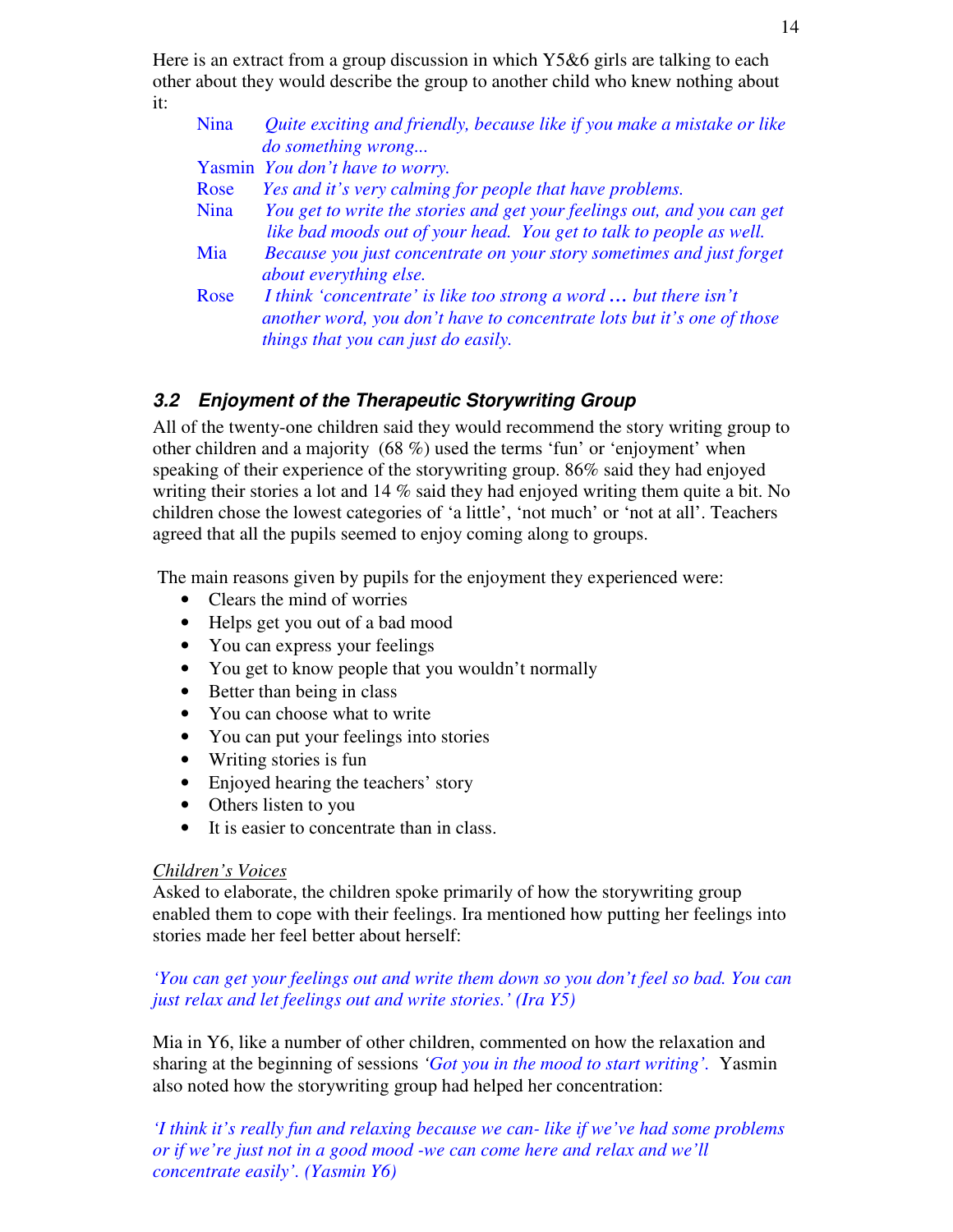Some children talked about their particular worries. For Nina, as for several other children, these were often about friendship difficulties:

*'Sometimes it's annoying when I can't put my friendship problems out of my head and I can't concentrate. At the beginning of the group as we go through (the relaxation) it helps. It helps me more to get them out of my head'. (Nina Y6)*

And for some, like Tom below, it was the highlight of their week.

*'Before the only thing to look forward to was Friday evening … but then it was like "Yes its Friday, our session for storywriting". The only bad thing about it is that there's only one session a week.' (Tom Y6)*

#### *3.3 Use of Story Metaphor to Address Emotional Issues*

Pupils were asked whether they thought writing their stories had particularly helped them think about their own feelings. As shown in figure 1, 72% of the children replied 'yes' i.e. their stories had made them think about their feelings, 11% said they didn't know and 17 % said no. The majority of the younger children replied 'don't know' or 'no' although the story analysis showed that many of their stories clearly reflected personal emotional issues.



*Figure 1: Pupils' response to the question,'Did your stories help you think about feelings'*

Comments from the 72% of children who felt a connection between their stories and personal feelings included:

- You can think how you would feel if you were in the character's place
- In stories you can try out 'cures for problems'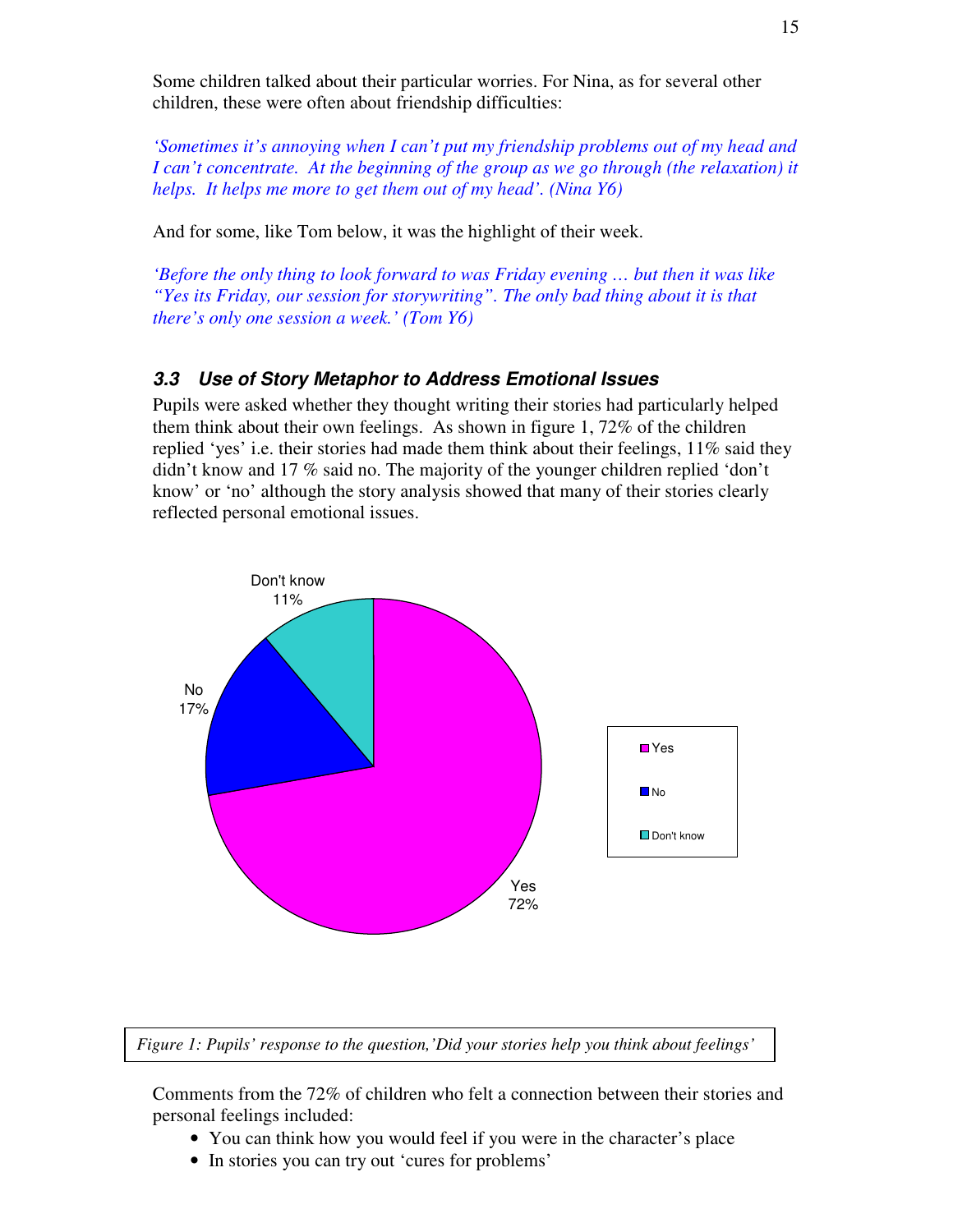- You can put your feelings on the page and this can help you feel better
- You can write about things that are worrying you without writing about yourself

#### *Children's Voices*

A couple of the children spoke particularly about how they had channelled their anger into their storywriting. For Laura, whose temper had led to several temporary exclusions, her anger could actually fuel her writing:

*'sometimes when I'm in a bad temper or a bit upset I write more than I usually would because like it's all the anger coming out onto the page.' (Laura Y5)*

Several of the older children, like Ira, Nina and Miles, commented on how they liked the fact they could put their own feelings onto characters in their stories but not be writing explicitly about themselves:

*'I like getting out my feelings. If you're worrying you can write about them but not so it's you.' (Ira Y5)*

*'You imagine your own characters and put yourself in their shoes. You think about them and not yourself'. (Nina Y6)*

*'I can visualise a place- like this guy's cornered and he's dodging bullets and he's starting to shoot back at them. You can think how you'd feel if you were in his place. … I really like doing that'. (Miles Y6)*

Many of the children mentioned that putting their feelings onto characters helped to get '*bad moods out of your head.' (Maya Y5)* and some thought that by writing like this '*you can try out cures for problems' (Rose Y6).*

# *3.4 Pupils' Motivation to Write and Ability to Concentrate*

According to teachers referring the pupils, the majority of the sample (52%) had difficulty concentrating in the main classroom because of hyperactivity, 'dreaminess' or a tendency to become distracted. An indication of pupils' ability to concentrate in the group and their motivation to write was sought by asking about their writing output.

The majority (95%) of the children said that the group had helped them to write more. They were then asked to estimate how much more they thought they would now write in the time normally allocated for writing in a session – generally 15-20 minutes. The children were not given specific amounts to choose from but gave the estimate in their own words and the data was then categorised as shown in Figure 2. 30% of the pupils thought they wrote 'a couple of sentences' or 'a little bit more'; 24% thought ' a paragraph' or '½ page' more; 24% thought they had written over 1 paragraph or ½ page more than before starting the group; 19 % said that they wrote more but couldn't say how much.

Discussions with teachers and an analysis of a sample of stories supported the view that for many of the pupils attending the group had helped them to increase their writing output although sometimes not by quite as much as pupils claimed.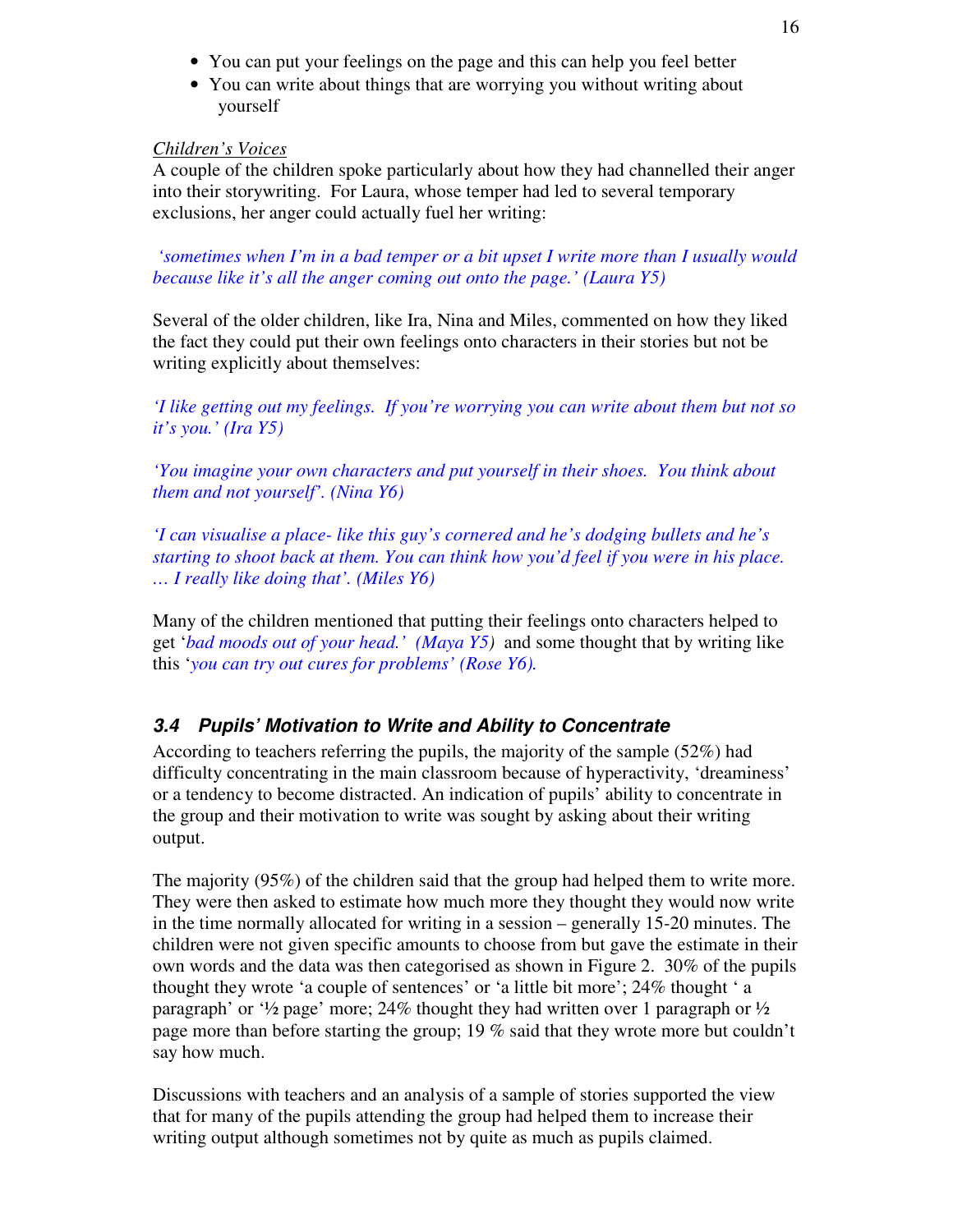Reasons given by pupils for why they could write more included:

- Feeling more relaxed
- Not worrying about getting things wrong
- Felt good to 'get feelings out'
- Wanting to write as much as the teacher
- Able to concentrate better
- More interested



*Figure 2: Graph showing how much more pupils thought they wrote after attending sessions*

### *Children's Voices*

Ira, like several of the children, mentioned that she could concentrate better in the group than in the classroom and that this helped her write more:

### *'It's helped me to concentrate more- I never concentrate in class. I daydream & stare out of the window.' (Ira Y5)*

About a third of the pupils, like Martha and Rose, mentioned how an increased interest and motivation to write stories was reflected in their increased output and carried over into the classroom:

'In class I used to write 2 lines in an hour. Now I write loads when doing a story. On *Tuesday I wrote 1 ½ pages and finished in ½ hr'. (Martha Y5)*

*'It's helped my spelling and the quantity I write. It's helped my concentration. I'm excited when we write stories in class now'. (Rose Y6)*

# *3.5 Quality of Storywriting*

62% (17 pupils) of the sample thought their stories had improved 'a lot' since coming to the group, 33% (13 pupils) thought they had improved ' quite a bit' and 5% (1 pupil) said 'a little'. No pupils chose the responses 'not very much' or 'not at all'.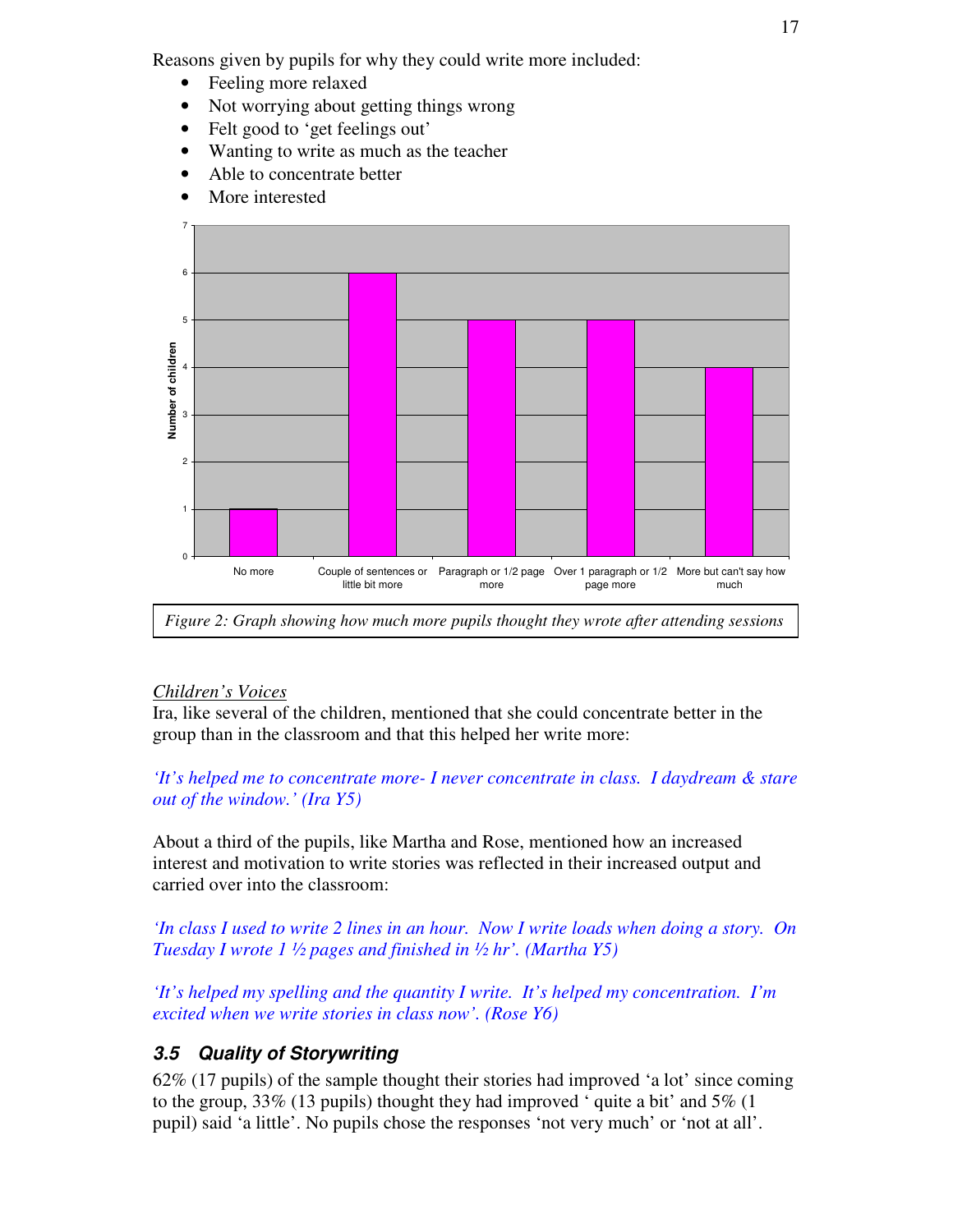



What pupils counted as evidence of improvement included:

- Increase in quantity written (see 3.5)
- Improved imagination
- Improvements in handwriting, spelling or punctuation
- Better descriptive words
- Better beginnings or endings

Many of the pupils cited an increase in the quantity written as proof of improved stories. This point is covered in relation to motivation in 3.5. Improved imagination was mentioned frequently while extended vocabulary and better story structure was mentioned by a few pupils.

A majority *(*85%) of the children said the group had helped with their spelling, handwriting or punctuation. Handwriting was mentioned most frequently, with spelling next frequent and punctuation mentioned least. Cross-correlation with teacher assessment on this point was not included in the study.

#### *Children's Voices*

A number of children commented on how the group had helped them to feel more confident about their ideas for stories. Miles talked about how important this new confidence had been for him:

*'If it's done one thing it's …encouraged me with my ideas because before I was like ' I don't know whether I should put that down' because people could think I was being silly when I meant to be serious.' (Miles Y6)*

Miles went on to say, '*now I'm quite jammed with ideas and I'm …writing a proper book with one of my friends at the moment, out of school'.*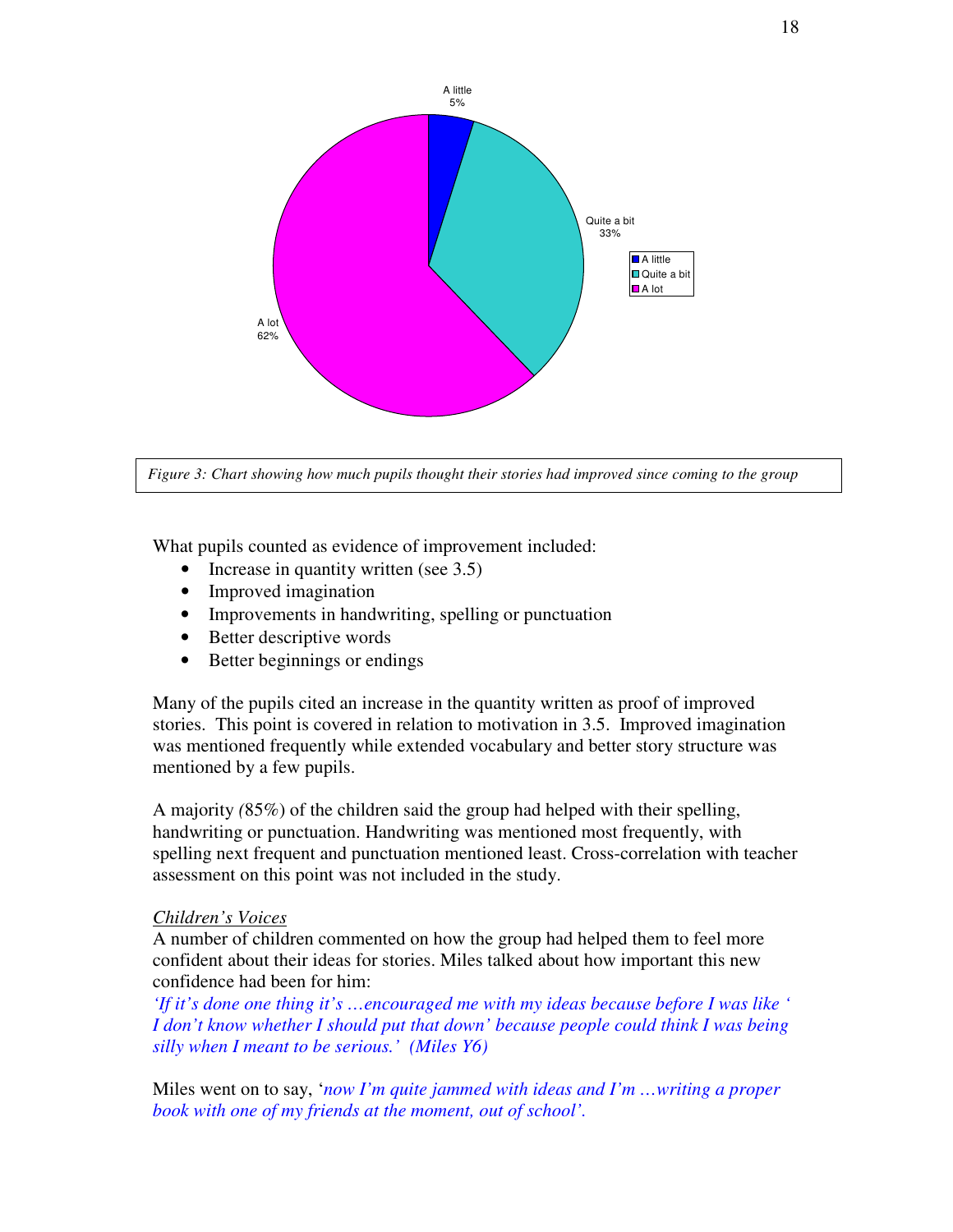A few of the girls in two different groups mentioned how they had a wider vocabulary and in particular more words to describe the emotional states of characters in their stories. Laura in Y6 explained how these more '*detailed words'* helped them to *'express our feelings even more because it's the words that express, that tells people.'*

Liam in Y4 said that sessions had helped him structure his stories and that before he came to storywriting he '*didn't even know how to write beginnings of stories.'*

Some pupils talked about how their handwriting could be related to their emotional state. Miles said how his '*normal comfy writing used to be… quite un-neat' but* that now he could improve it when he wanted to, adding '*which I've discovered is when I'm relaxed' (Miles Y6)*. However, Laura in Y6, was one of a few pupils who were clear that this had not been the purpose of the group and said, '*this group isn't really about punctuation, spelling & handwriting- it's about feelings.'*

Very few pupils mentioned grammar or punctuation although Andrew in Y6 was pleased that he now got his '*66s and 99s'* in the right place.

#### **Use of drawing to extend story themes**

66% of the pupils said they liked having time to illustrate their stories although 29 % said they did not and preferred writing to drawing. (5 % said 'don't know'). Many of those who enjoyed this activity mentioned how drawing helped extend their story themes and reasons given included:

- It can spark new ideas
- You can cartoon feelings of anger
- If you can't describe something in words you can draw it

For some pupils like Miles, the drawings moved them back into their writing: '*In these kind of drawings I do …I like writing about the emotions of each person'. (Miles Y6)*

### *3.6 Awareness of Others and Communication Skills*

Awareness of others and communication skills constitute the interpersonal aspect of emotional literacy (Gardner, 1993). Here these are examined in relation to:

- Listening and speaking skills
- Degree of friendship/trust established between group members

### **Listening and speaking skills**

Figure 4 shows pupils response to the question *How much did the group help children to listen to each other?* 61% said 'a lot', 29% said 'quite a bit' and 10 % said 'a little'. None chose 'not very much' or 'not at all'.

When asked to say how the group had helped them listen or speak responses included:

- Everyone gets a turn to speak
- Being interested in what is being said
- Giving and getting ideas from each other
- Trusting that other members of the group will not tease or laugh at you
- Feeling that others are interested in what you have to say
- Not being forced to say something if you don't feel like it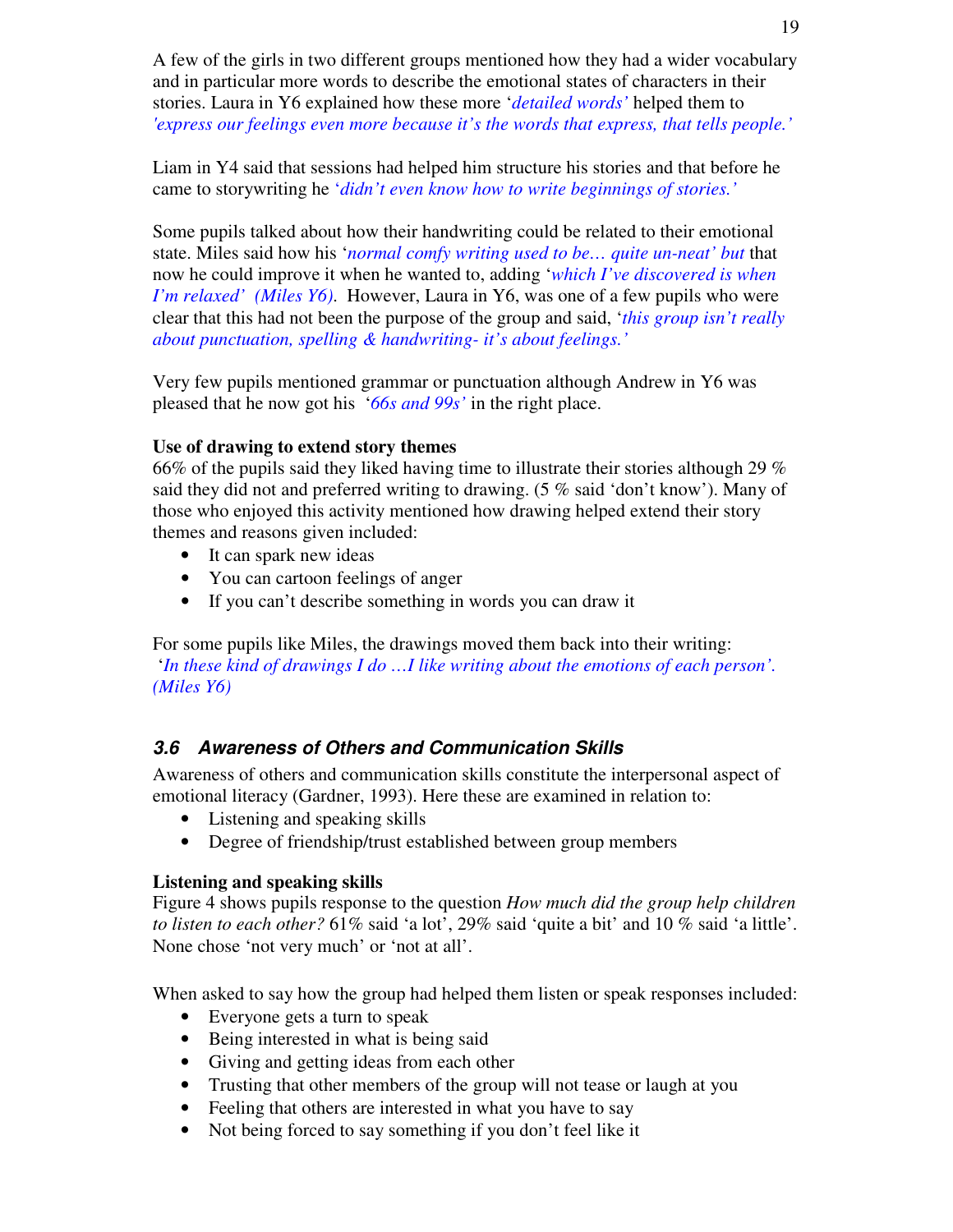



#### *Children's Voices*

In one of the group discussions pupils commented on how Andrew, a Y6 boy with ADHD, had managed his tendency to speak at inappropriate times:

*'Andrew used to be a bit like, when you'd read out a story, 'Oh yes that reminds me of…' but now he holds it in until it's his turn. Andrew's probably improved the most out of all of us'. (Y6 girl)*

Andrew himself agreed with this saying, *I don't talk out loud anymore' but* then adding very honestly *'I do sometimes but not so much'.*

Dave another Y6 boy in the same group had the opposite tendency and was introduced by another group member as *'the quiet one'*. While Dave said very little in the group discussion, in the individual interview he said that the group had helped him to speak because, *'it makes me give ideas for the other people's stories'.* A number of pupils commented that having sharing ideas for stories had given them more confidence in heir own writing and the other members of his group agreed with Miles when he said, '*if you take an idea from someone else they won't call you a copycat or something.'*

For Lyn, another shy pupil, it was *'knowing that you've got people listening to you and you don't feel silly 'cos no one is listening to you and you're not speaking for no reason'* that gave her the confidence to speak.

Mia, also in Y6, felt confident she *'could talk to others and they would understand'* yet indicated that she could hardly believe they were interested when she added *'even if they weren't listening they did well at acting at listening!'*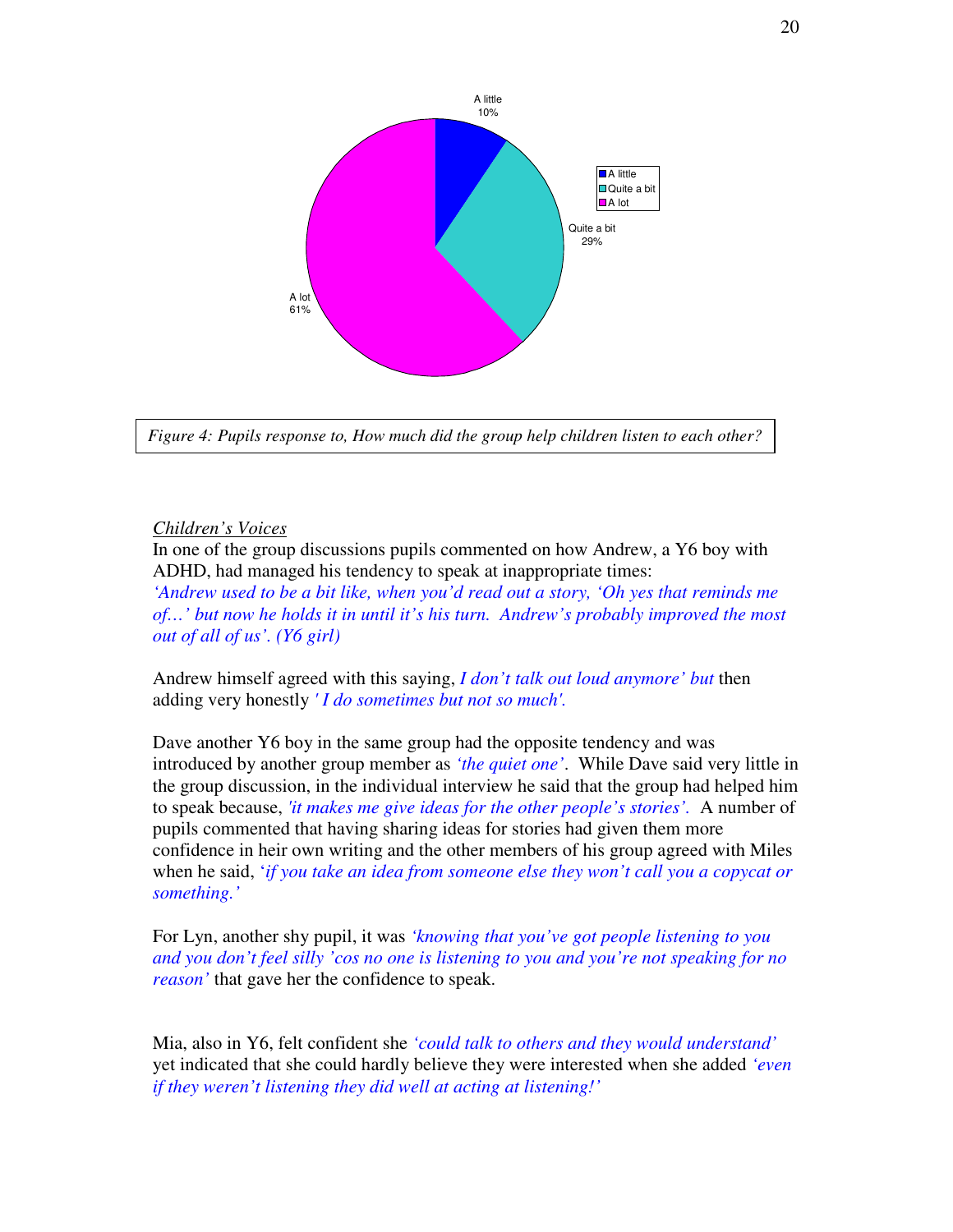Several of the pupils, particularly those referred because of being shy or withdrawn such as Leanne, mentioned that it was good that everyone had a turn and *'you don't have to wait a long time like you do in class -everyone gets to speak'. (Leanne Yr 6)*

### **Degree of friendship/trust established between group members**

The benefit of the group in terms of supporting pupils' relationships with peers was emphasised in pupils' responses in both individual and group interviews. All the children said they had got on well with the other children in their group. The only qualification to this was from 2 children in the Y3  $\&$  4 group who said they had sometimes been irritated by a Y3 girl in their group who disturbed them when they were writing. The girl herself thought she had got on very well with the other children in the group.

### *Children's Voices*

Ira, like several other children, said that the group had helped her make a new friend:

### *'I didn't really know Nina and things I had heard about her hadn't been good. But as I got to know her I liked her'. (IraY5)*

In three of the four group discussions, pupils talked about how important the elements of acceptance and trust had been for their relationship with each other. Maya and Miles' comments reflect those of their two groups:

*'You felt you wanted to be in the group and felt the others wanted you to be there.' (Maya Y5)*

*'It's good because you can share your feelings with one another and you can know that no one's going to like blurt it out and dare or something to someone.' (Miles Y6)*

Laura in Y6 saw how improved speaking and listening skills had helped with her friendships, saying, '*I'm normally bossy. It's helped me to talk and listen to other people. I've got a lot more friends now.'*

# *3.7 The Teacher's Story*

Twenty of the twenty-one children said they really enjoyed the teacher writing her story and were able to readily say why they liked it. One pupil (possible ASD) replied 'I don't know'. One pupil said he liked the teacher's story but sometimes it was a bit long while another said that he liked it but was' shocked' because he didn't expect to be able to understand an adult's story. Reasons given for enjoying the teacher's story included:

- Teacher uses the children's ideas in her story
- It's like a whole group story
- Stories are interesting and sometimes funny
- You can picture yourself as one of the characters in the story
- The teacher is doing what you're doing
- It's relaxing because the teacher is not looking over you
- Gives children ideas

### *Children's Voices*

Many of the pupils like Miles, enjoyed the way the teacher used their ideas in her story: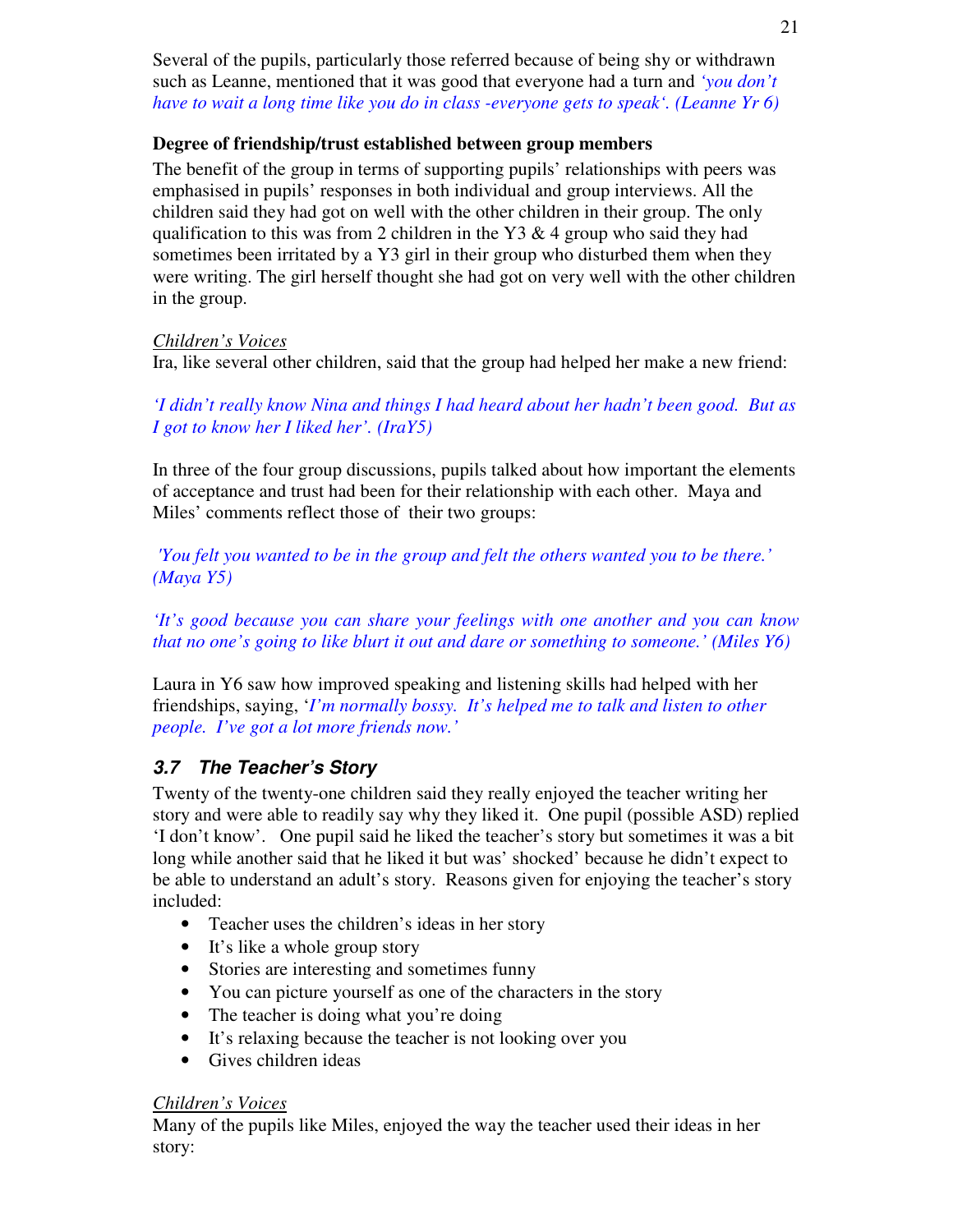*'It's probably the best part for me. She will write really interesting stories and she'll ask for ideas and even if they could be quite silly or something she'll do them and make them more sensible and correct.' (Miles Y6 boy)*

What emerged from pupils' discussion was how much they had been engaged by the teacher's story. Miles went on to say how he could easily identify with the characters in her story:

*And they're usually really possible- like you can basically picture yourself –she's doing this one about a really nice little otter at the moment- I could really picture myself in one of the people's place. I could really really picture just walking down this lakeside and seeing an otter with a wound (Miles Y6)*

Many pupils also mentioned how the teacher's story helped them with ideas for their own stories. Maya in Y5 spoke for them when she said, '*It was quite nice listening to her because it's giving us ideas what to write in our stories'.*

One boy in my own group said he particularly liked seeing *'how much you write because then I wanted to write as much' (Sean Y4).*

A number of the pupils in different groups commented on how the teacher writing her own story made them feel more comfortable about their own writing activity. Nina summed up their views when she said, '*It doesn't make you feel like some big human camera is watching us.' (Nina Y6)*

#### **3.8** *Views on Choice and Marking*

#### **Choice over what to write**

While the teacher each week suggests a new writing theme in each session, pupils are free to make the final choice over what they write. Several pupils commented on how liberating this had been. In one of the group discussions, Mike commented on how that he had really appreciated this choice:

*'there's no restrictions – no teachers telling you you've got to do this you've got to do that… like oh this type of story has to start with this or has to do tha't.*

Andrew, also in the group, supported Mike saying that he felt a sense of freedom because *'we can always write whatever we want'.*

The group teachers agreed that pupils had enjoyed the freedom to choose what to write about. However two of them said they had felt a bit nervous when pupils had written a 'true' story as they were sometimes not sure how to respond to it.

#### **Freedom from marking**

In one group interview an individual pupil spoke quite passionately about how important it was for him that his stories were not marked in the group. He thought that marking '*just puts pressure on us. I think it's better to do the story writing like this…I still want to do it but I don't want to be marked.' (Andrew Y6)*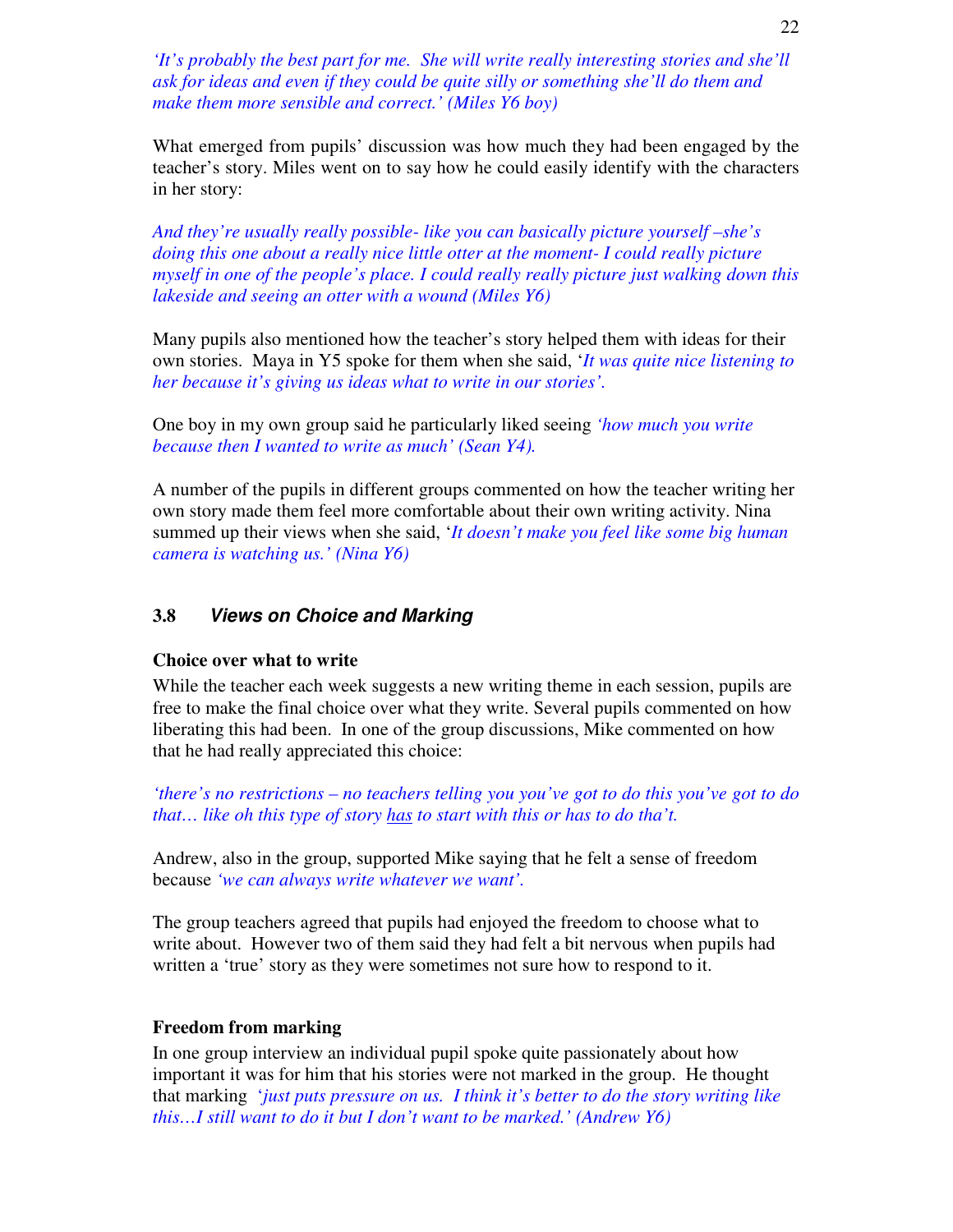The rest of the group agreed with Andrew. Mike added that he thought that sharing ideas meant that marking was not relevant and this in turn felt liberating: '*if everyone gives you ideas then you don't get marked and you feel a sense of freedom'.*

It was clear from the pupils' books that all of the teachers had restricted their comments on pupils' work to those concerning emotional literacy issues in the story, as suggested in the training. Some spelling corrections were given but none had given graded marks.

### *3.9 Ending the Group*

All pupils had just ended or were about to end their storywriting group. They were asked how they felt about this ending. Figure 6 shows the response to this question. Eighteen of the twenty-one children said they would be sad, upset or miss the group and didn't want the group to finish.



*Figure 6: Pupils'response to the question, What will it be like when the group finishes?*

Most reasons given were concerned with missing one of the following:

- the story writing
- listening to teacher's and other children's stories
- the relaxation
- group members they wouldn't usually see

Others focused more deeply on the loss:

- feeling 'lost' or 'lonely' without the group
- losing something important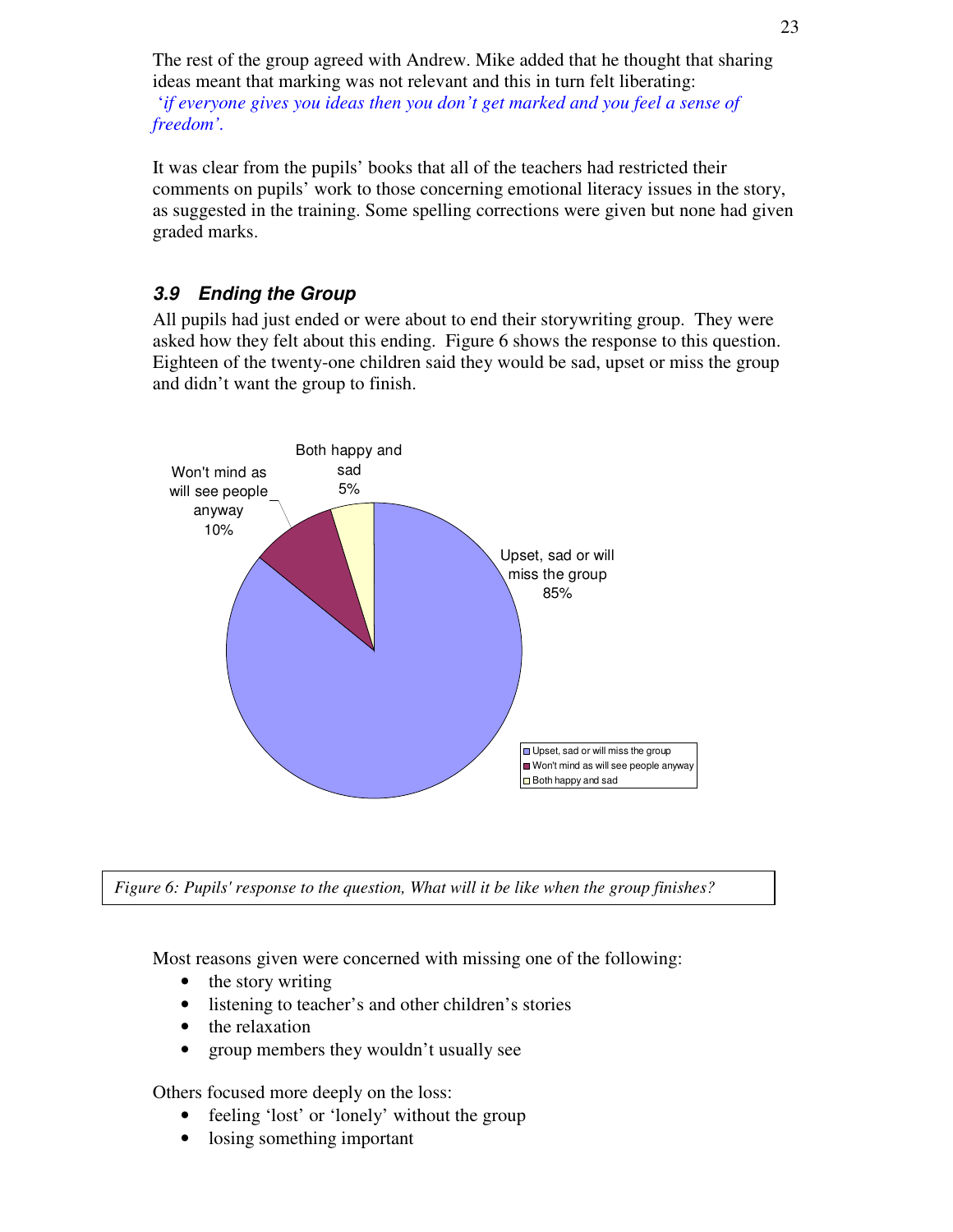Of the two pupils who said they didn't mind the group finishing, one said this was because she would come back to see the group teacher when she needed to talk about things and the other pupil said he would see all the same people anyway. In fact discussions with the teachers indicated that both scenarios were unlikely as the pupils were moving onto secondary school.

#### *Children's Voices*

Comments about the ending showed how supportive the group had been for many pupils. Mia in Y6 said she would feel '*really upset'* about the group finishing and that *'It'll be like something's missing- won't feel right for a long time.*' Andrew, also in Y6, was more forceful saying, *'I'll be really p'd off. I really want to carry on with this and it's annoying that they won't do it in secondary school.'* One young Y3 girl, Nancy who had a lot of difficulty settling in the main classroom, simply said that she would feel, 's*ad because I want to carry on.'*

Only one pupil saw some benefit in the group finishing and this was expressed with ambivalence saying she would be a *'little bit happy because I wouldn't be missing art … but a little bit sad at the same time because I would miss fun things like doing the feelings ladder…'*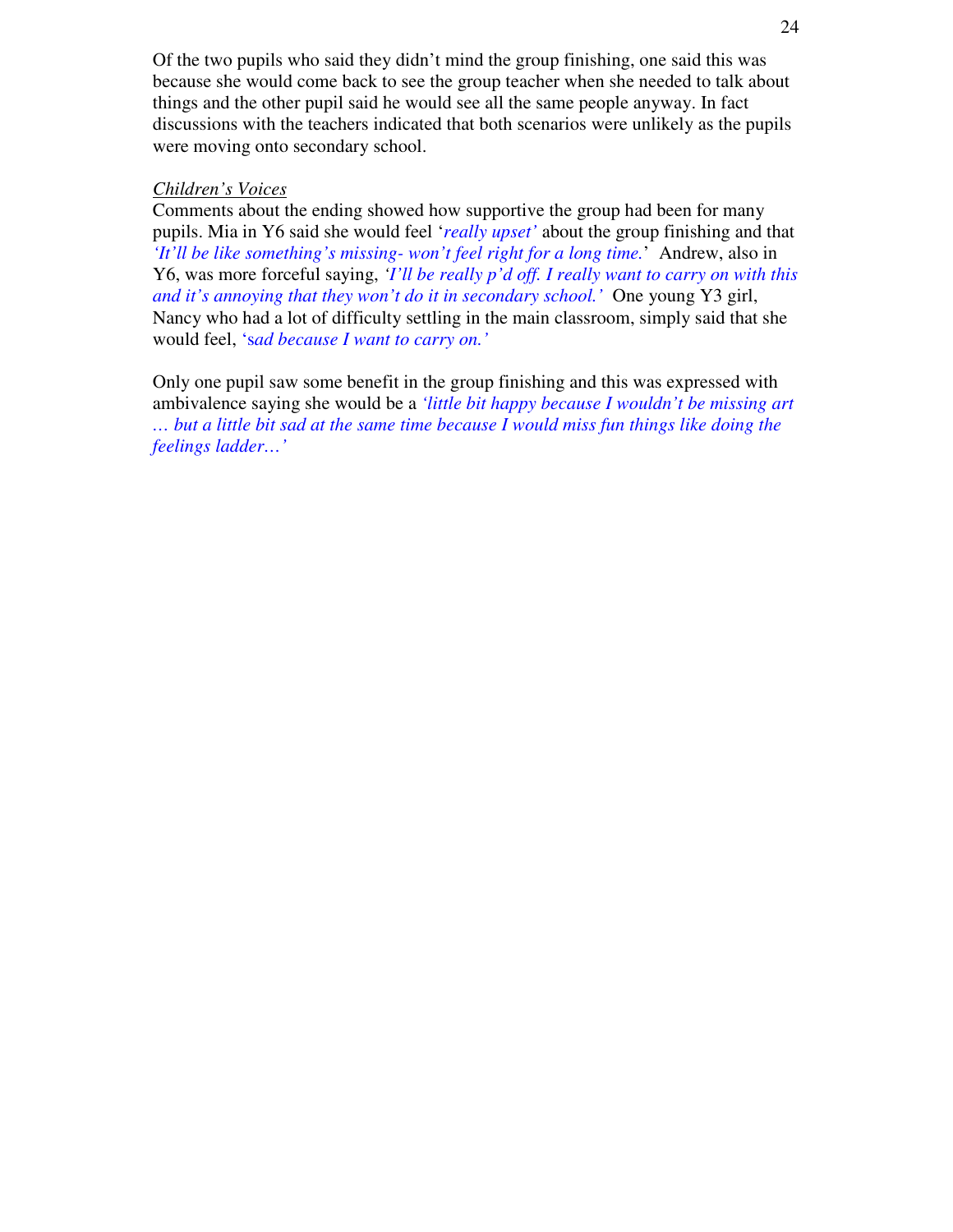# **Section 4 Findings from Teacher Interviews and Analysis of Stories**

### *4.1 Findings from Teacher Interviews*

Responses from teachers leading the groups, showed they had closely followed the structure of sessions suggested in the training programme. Time-tabling restraints meant that two of the teachers had needed to shorten their sessions to 45 min and because of this had not had time to include a finishing game. All had engaged well with the teacher's story. One had been surprised at how much the pupils had engaged with the feelings of the characters in her story,*'they love it- that it's for them and it's their ideas - it makes it something because I don't think of myself as someone who can write at all.'*

Teachers reported that all the pupils had looked forward to coming along to the groups and said they had enjoyed running the groups. All thought the groups had been beneficial for the pupils including one who had been less certain at first:

*'I felt committed at the beginning but a bit sceptical- but I've realised the potential for it to benefit children is enormous'.*

Teachers'responses with respect to pupils emotional, social and academic learning broadly supported the themes identified in the analysis of pupil interviews. They particularly mentioned how pupils had listened to and supported each other in the groups, how well the pupils used the time at the beginning of the session to say how they were feeling, that pupils had engaged well with the writing and had used metaphor in their stories to address personally significant emotional issues. Hardly any mention was made to skills relating to handwriting, spelling, punctuation or grammar.

Two of the teachers mentioned that they had felt a bit anxious when members of their group had written a 'true story', i.e. an account of something emotionally traumatic that had actually happened in their life. While the stories had not prompted new child protection concerns they felt unsure how to respond to these 'stories'. All four of the teachers said that they would like some regular supervision sessions to be available to support their work and one teacher thought she might be able to get this from her headteacher.

The teachers, who led the four groups other than mine, were asked to give a scaled response, on a 1-5 scale (5 high), to three questions. These asked them to assess the overall benefit of the Therapeutic Storywriting group in supporting pupils' emotional literacy, motivation to write and ability to use story metaphor to explore emotional issues. In relation to **emotional literacy** the average was **4.5,** for **motivation to write** the average was **4,** for **use of story metaphor to explore personal emotional issues** the average was **4.5**.

# *4.2 Story Analysis*

The analysis of the metaphor contained in the sample of pupils' stories showed a high degree of correlation with pupil's emotional issues as presented by the referring teacher and the pupils themselves. This correlation is illustrated in the 3 pupil profiles and the opening story.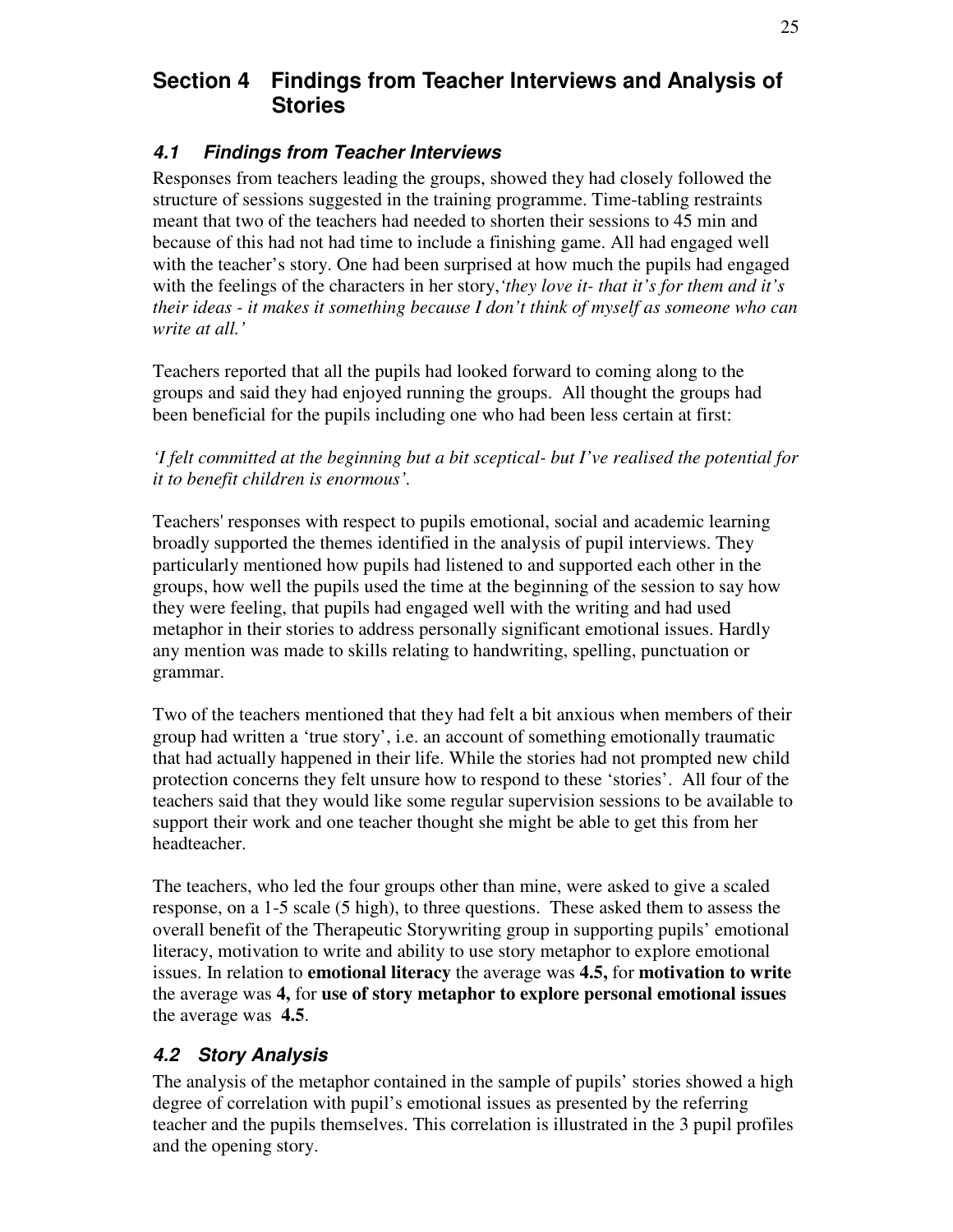While most of these stories were set within fantasy metaphor, two were accounts of true life events. One Y4 boy chose the 'story' he had written about how his mother had found out that she had a terminal illness and a Y6 girl chose a story about what had happened to her when she had been taken into care when she was younger. Both pupils had also written fantasy stories but singled these out as particularly special to them.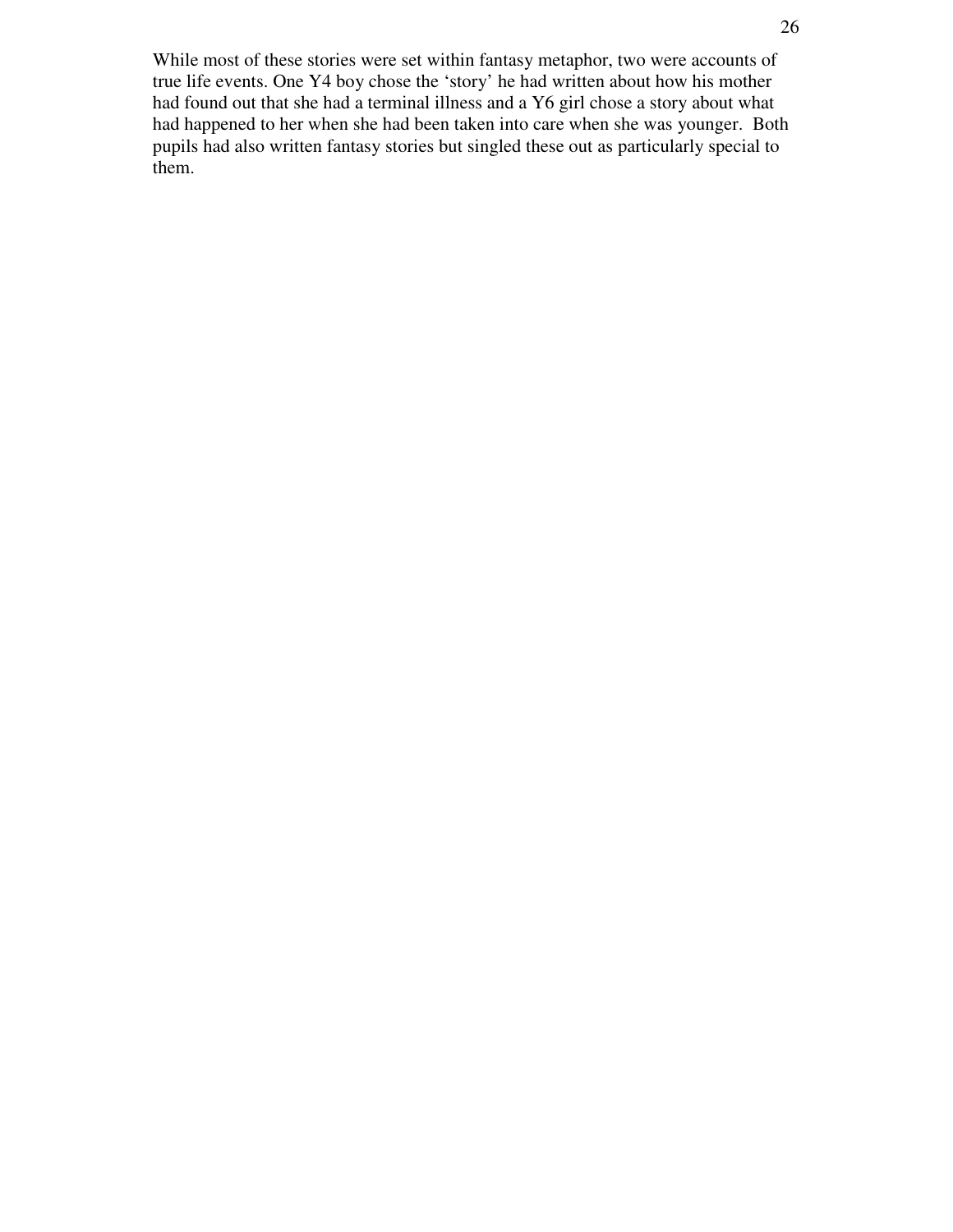# **Section 5 Three Pupil Profiles**

#### *5.1 Liam's Story*

*'At first when I came in the group I didn't think I'd be interested but when I went for the first time I got really interested'.*

Nine year old Liam was on the SEN register for emotional and behavioural difficulties at the level of School Action. While an able boy capable of engaging with educational tasks, he had often been sent out of class and also excluded on a number of occasions because of 'tantrums' and aggressive behaviour. The SENCO said he had a *' short fuse'* and described him as '*a time bomb'.* She reported that when he lost his temper he could kick out, throw furniture or refuse to move. He saw himself as a victim and would never take responsibility for his actions. She also mentioned he had talked about wanting to kill himself and that he often scratched his right arm. His classteacher described him as the most difficult pupil to handle in her class. The headteacher described him as 'intimidating' and said that he bullied other children. Liam, however, in discussing the storywriting group described himself very differently, saying, '*I thought the writing group was going to be hard and I'd be really shy like I usually am.'*

A number of Liam's stories explored the polarity between victim and bully identified by his teacher. His first story was about a selfish bunny called Barry who '*didn't even know he was greedy and selfish'.* Barry had no friends. The story ends with Barry trying to become friends with some other bunnies but they only see his presence as threatening and think *' he will be horrible' to* them:

*He went up to the other bunnies while they were eating carrots. He had a carrot with him. He dropped it on the ground and said, "Hello everyone! Mind if I eat with you?" They all ran away. While they ran, one of them said, "We'd better get out of here or he will take our carrots and be horrible to us." Barry said, "That's it! I'm going on holiday."*

In a later story the main character is able to escape his role as victim. Dino, a 50 year old dragon lives in a cave that is too small for it and is terrified that he will be killed by soldiers if he tries to find a bigger more comfortable cave.

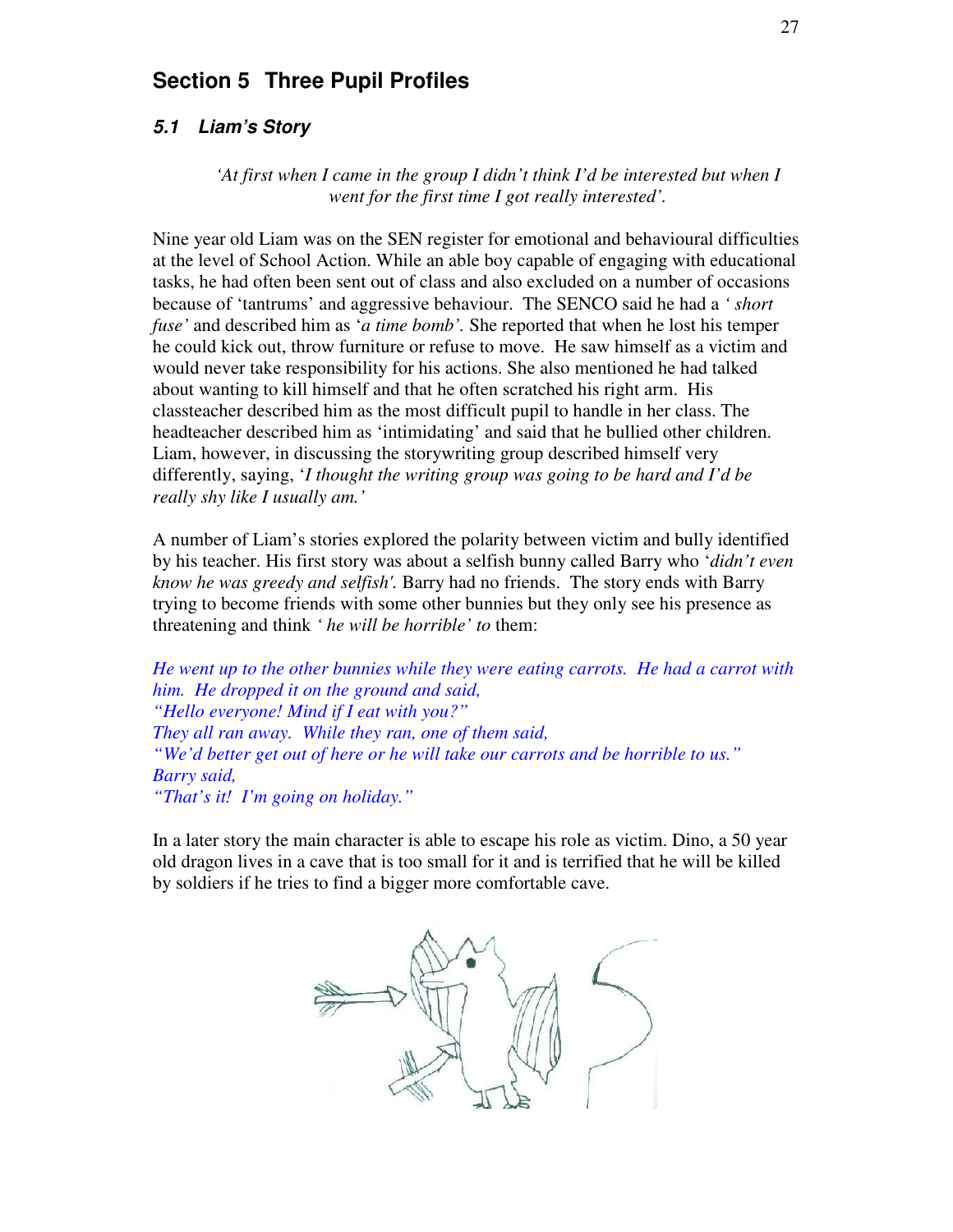Liam explained that 50 in dragon years meant the dragon would be the same age as himself. While we usually think of a dragon as an angry and scary creature, much like a bully, in this story the dragon clearly feels the victim:

*Three days later he saw no soldiers anywhere. So he flew out slowly. All of a sudden someone shouted, "Kill the dragon!" and a zillion arrows came from the left and a zillion from the right. It was absolute chaos. Luckily Dino managed to fly away. (Liam added when reading out: the dragon didn't know he could fly until he tried) He found himself a beautiful cave and he lived happily ever after.*

Liam initially distanced himself slightly from the rest of the group but from the second week onwards he chose to sit closer to the others. His surprise at enjoying the group was also reflected in his response to the question about the teacher's story which he said he enjoyed but found it *'a bit shocking- cos I don't normally like stories in a special writing group.'* He also described the group as '*really fun'.*

Interest was mentioned both in recommending the group for children *'who don't get interested in much- this might interest them'* and also for himself when talking about his listening skills: '*Normally in class I'm not very good at listening but I actually take an interest now.'*

Given the picture presented by the teachers, Liam focused remarkably well on the body relaxation at the beginning of sessions and said himself that *"I've been really relaxing, really like good and it calmed me down.* He also found the writing activity relaxing saying, '*it was a way to get all your feelings out. And it calms you down just doing a little bit of writing.'*

One week during the feelings check-in, one of the other boys in the group said that he was upset because Liam had teased him in the playground. Liam responded by apologising to the boy concerned. When asked how he got on with the other members of the group at the end of the course of sessions he said,

*'Before we came to the writing group me & Nancy, Sean & Sarah weren't really good friends and usually argued but now we're the best of friends.'*

Liam thought his stories had improved '*really a lot'* by coming to the group and that it had particularly helped him write story beginnings, to write more and to improve his handwriting and punctuation. He said he felt *'a bit sad'* about the group finishing and that he was *'going to miss all the story writing and the relaxation time cos you don't get much of that in the class.'*

His classteacher thought that he seemed *'slightly better at taking responsibility for his actions'* since attending the group but that she hadn't particularly noticed a change in his writing as he had not been reluctant to write before. She said that he never talked to her about the group but that he had *'loved going'* and was very excited about his finished book.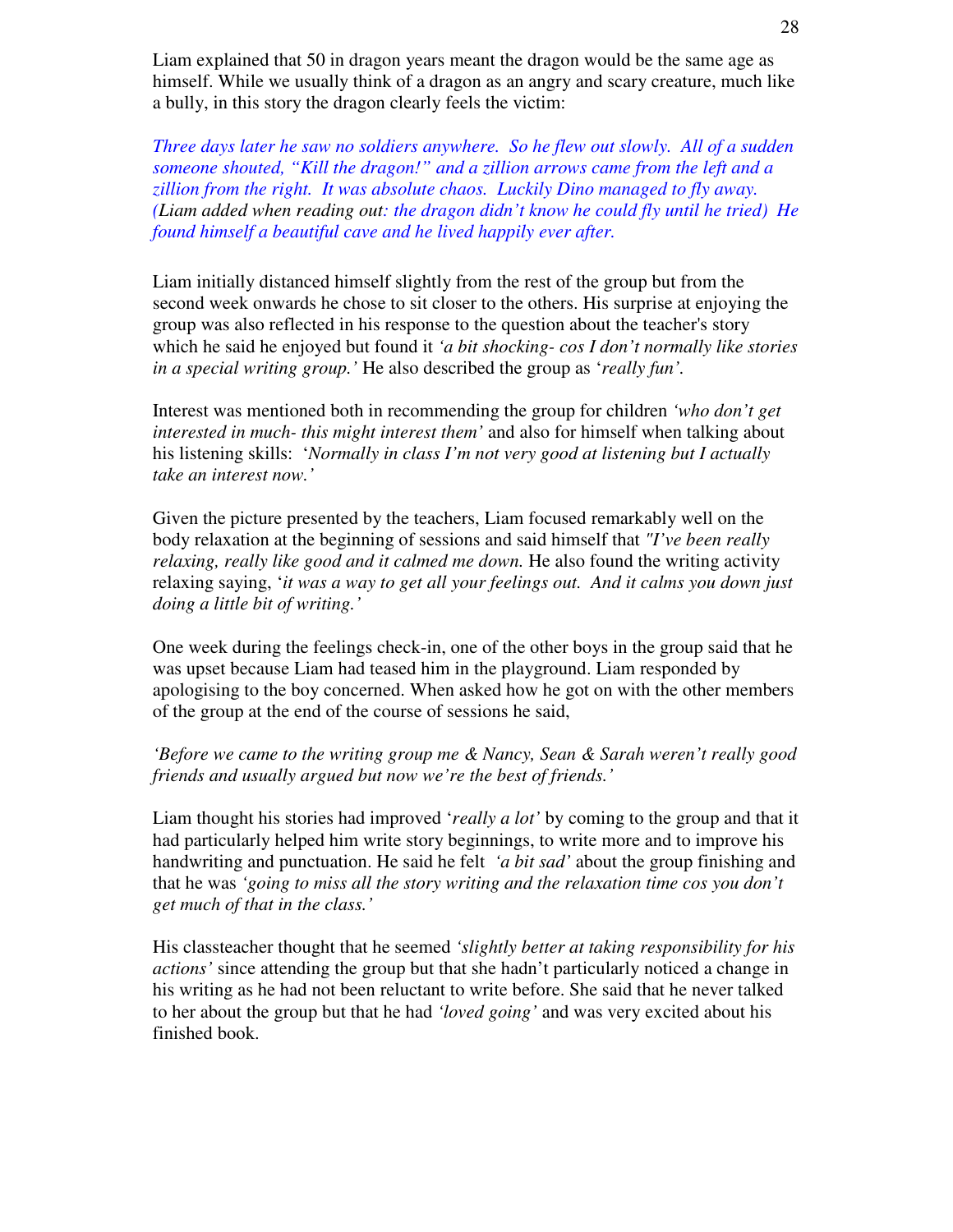#### *5.2 Rhea's Story*

*'When this group goes away some people might feel kind of a bit left out because there's no one to talk to or everyone's laughing at you and you can't really discuss it -why you're left out of the system'.*

Eleven year old Rhea**,** of slightly below average academic ability**,** was on the SEN register at School Action for emotional difficulties. There had been child protection issues when she was younger and as a consequence she had no contact with her father. She was of slightly below average academic ability. While she did not present with behavioural difficulties she could become very distraught at times. The SENCO said that she had been referred to the group because at the beginning of the year she was very upset and '*had a couple of days when she got in a complete state - beside herself, stuff with friendships'.* The SENCO added, *'it really seems to have helped, the time she has coming here…it's great for her'.*

Rhea herself described the group as '*fun*' and said she particularly liked the feelings check-in because *'you get to tell what you feel'.* She enjoyed the quiet of the group describing it as *'a peaceful place, a break away from the classroom'* and said she liked to *'let my imagination go'.*

Rhea said her story The Magic Stone was one that was particularly special for her. The main character, John, is a seven year old boy who has his magic dream-maker stone stolen and this means he can only make nightmares. On his journey to find the stone he is followed by a rain cloud. At one point in the story he notices the rain cloud is only above him and his dog:

*He tried to run away from it but wherever he went the cloud followed him. He was now out of breath from doing all the running. He just sat under the umbrella which was under the rain cloud which was under the trees which was under the clear blue sky.*

When he gets angry with the cloud it just gets bigger and starts to speak and tease him. The boy cannot believe his ears. He feels that his head has '*gone mad'* and says he has '*an image of my head trying to bomb the world'* However after a rest in a tree house he has an idea that instead of getting cross with the cloud he could compliment it:

*'I've sussed you out' John said walking over to the cloud. 'You are very pretty'. The Cloud looked at John and grew a size smaller. 'Your wind smells like fresh flowers'. The cloud grew another size smaller. ' I knew my dream was right. Your rain is like a constant reminder of summer'. The cloud grew a size smaller.*

The cloud then offers to fly John to where he can find his precious dream-maker stone.

The cloud in this story seems to be a wonderful metaphor for the mood that Rhea feels persecutes her at times. In her interview Rhea mentioned how she particularly enjoyed the group '*because we always get to listen to other people's stories which can give us ideas as well.*' This is evident in her story when she uses the tree house as the place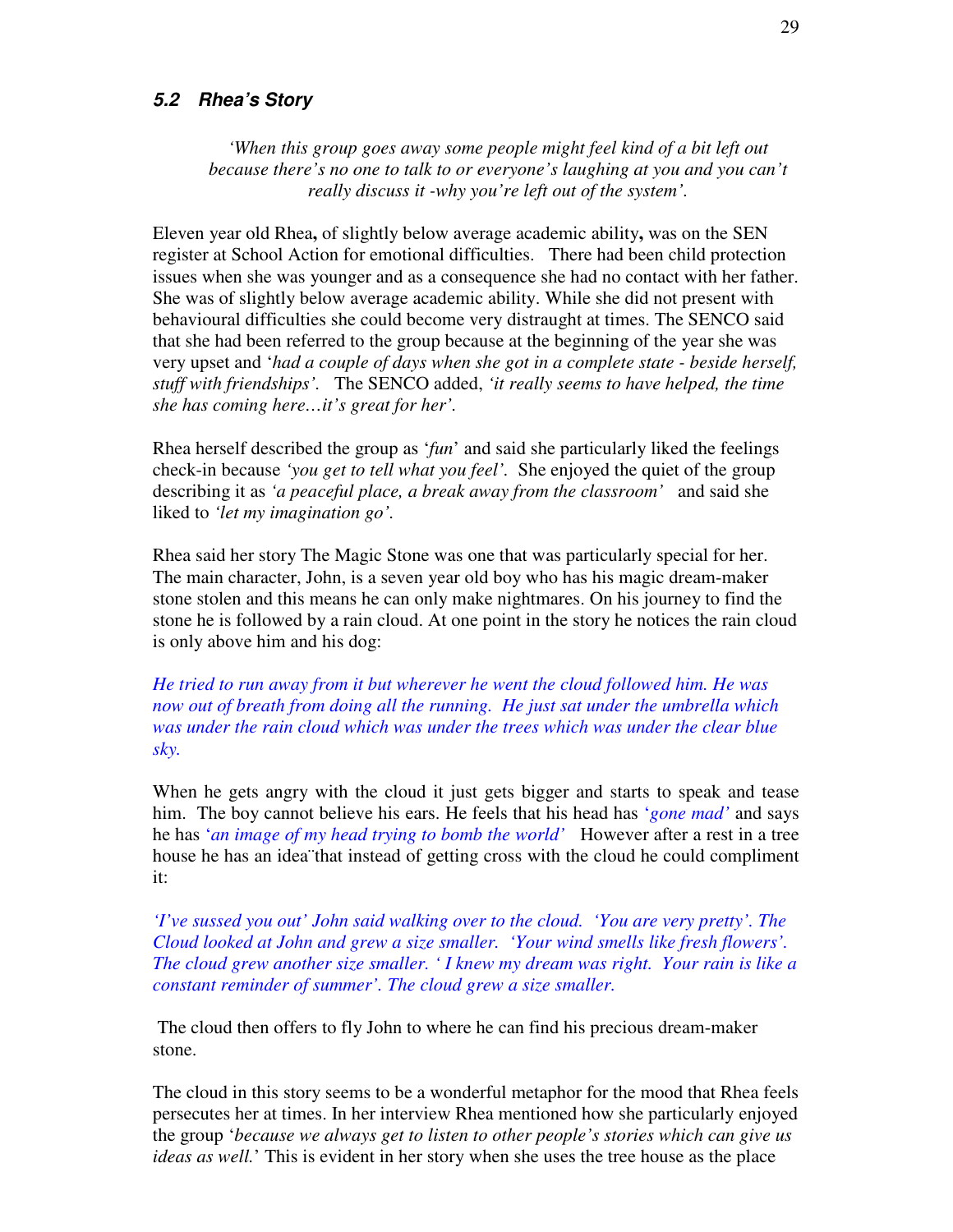for a rest and where a new mode of interacting with the cloud can be discovered. In one of the teacher's stories, a fairy-like creature also lives in a tree house in a school playground and helps to sort out friendship difficulties at playtime. Although Rhea's story picks up on the teacher's idea of a tree house as a place where problems can be turned around, the rest of the story is her own.

In interview Rhea said that the group had helped her to write more and that she had '*more descriptive words, which help me in the classroom'*. However, her statement about the group ending, shown at the top of this profile indicated that she would benefit from some other supportive group in the future.

### *5.3 Mike's Story*

*'It's really helped because I have an anger problem and … I can make a story around how I feel. And I can write it without any objections. I feel I can write my own story - it's just me and the paper'.*

Mike was an academically able Y6 boy who was on the SEN register at School Action for EBSDs. According to the SENCO *'he has a lot of difficulties with friendships, he's very intense - problems arising from how he feels about his situation at home'.* She said his behaviour in school had given cause for concern as '*he fights with kids, gets very angry with them-he talks all the time about being bullied, the victim.'* The SENCO added that while '*it is fair to say that he has been an outsider within the class friendship groups'*, incidents had been investigated and the school did not think he was being bullied. She said he was referred to the group because, '*it was felt this was a good way for him to have a chance to be with others, share ideas and in a supportive way'.* She added, *' it's been great actually.'*

Mike himself mentioned his anger problem and said that the group had helped him '*to release my anger in small portions. Now it goes into my pencil and into stories.' I can make a story around how I feel*.' Several of his stories were mythical adventures where the main character has to kill some monster or 'hideous beast', as illustrated here.



However, Mike felt that his stories had become less aggressive since joining the group. Here is an extract from a group discussion where both Mike and another member of the group discuss how Mike' stories have changed:

*Mike I find it better because I wrote really aggressive stories sort of like hard… Andrew He doesn't any more though.*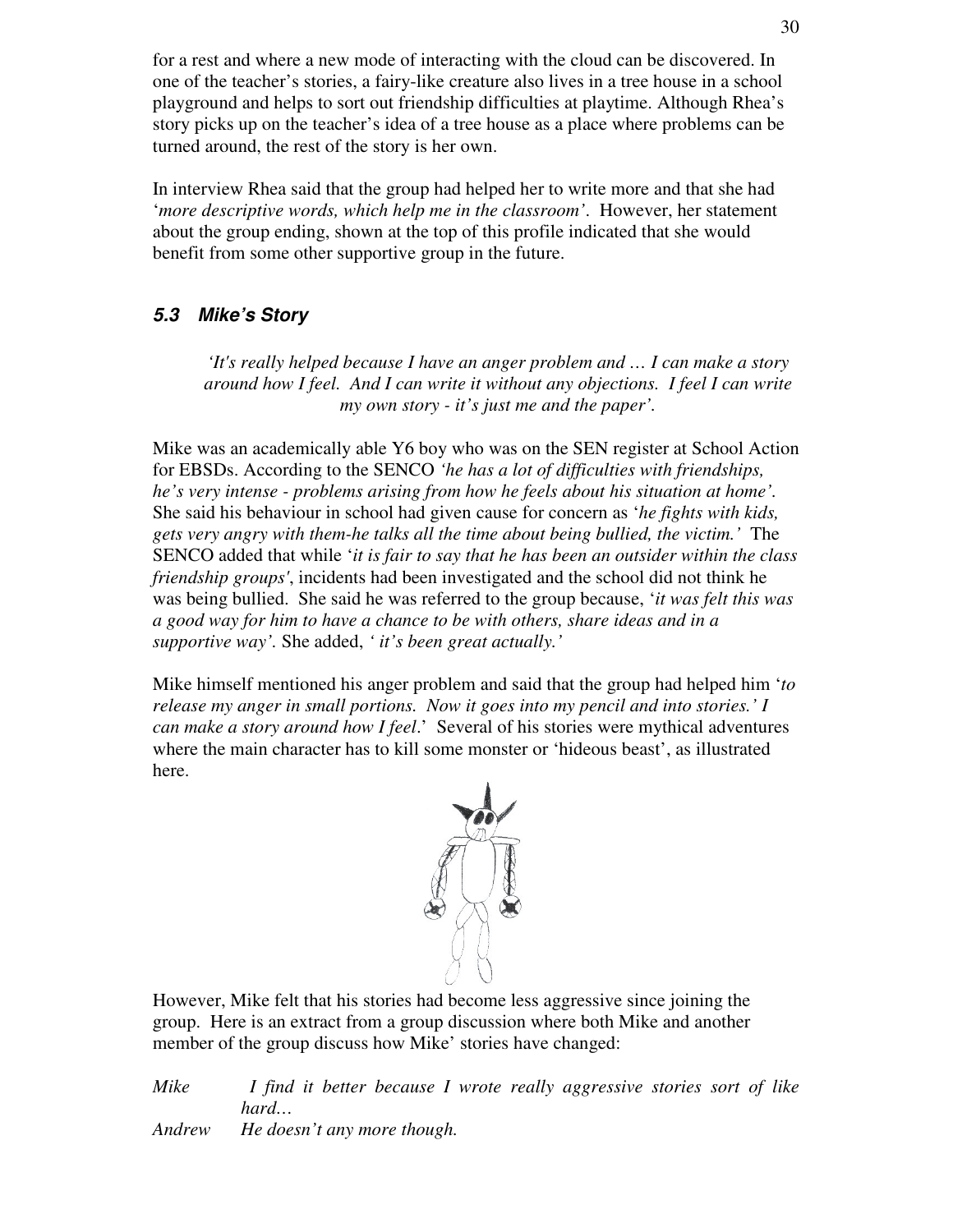| <b>Mike</b> | But I write better stories. I wrote stories with death, blood and now I can |
|-------------|-----------------------------------------------------------------------------|
|             | write better stories because you can basically try and put your feelings on |
|             | to the paper.                                                               |
| Andrew      | And now he writes stories with one page.                                    |
| Mike        | One page in one week.                                                       |
|             | Researcher So how would you say your stories have changed then?             |
| Mike        | I would say they've changed in character and feeling personally. From       |
|             | aggressive to really nice, I don't use aggression.                          |
| Andrew      | But not lovey dovey nice.                                                   |

Mike was also able to talk about his relationship difficulties saying that he could *'get a bit edgy'* in class and that normally, '*I can't right away work with people because my ideas clash with theirs but it's easier here.'* He thought however, that he had got on quite well with others in the group and that it had helped his friendship skills. It was very important to him that he had been able to build trust with other members of the group, saying, *'if you're shy you can show your emotions and you know that people won't laugh their heads off, you can trust them now'.*

The support which Mike gained from the group seemed to be reflected in his story Pleasure Island, written as the sessions were drawing to an end. In this story the main characters are named after himself, another member of the group and the group teacher (he uses her surname, David):

*One beautiful day, three kids called Mike, Andrew and David were taking a ride when suddenly the boat capsized near an island. After three days on that island they searched for food and drink. When they had been searching for 5 minutes they found a cave where on the wall was a piece of writing. It said 'When the clock strikes the hour, food and drink are yours. The hour came. The cave suddenly burst with wealth and food and everything you can imagine appeared before their eyes. "We can build a boat and go home", said David. "No we have everything we need here", said Mike.*

One way of reading this story is to see it as a metaphor for how Mike had found emotional nourishment in the group. Interestingly when David (the group teacher) suggests that they can go now leave the island, Mike is reluctant to leave as he feels they '*have everything we need here.'* This could imply that Mike feels increasingly content to be in the story writing group and is reluctant for the group to end.

In interview he said that taking turns in the group had helped him with his listening skills and that taking part in the group had definitely helped him to write more:

#### *'Before I would have rushed the events. I can write up to the ending – so I can write faster. Now I write up to 1 page of A4. Before it was about half a page of A4'.*

He did not think the group had him helped particularly with spelling, handwriting or punctuation but 'more with ideas'. When asked what sort of children would benefit from the group he replied, *'people who have problems - if your family's been really sad you can work that into a story. Basically people who are over emotional - like if you get really angry.'* When Mike was asked how he felt about the imminent ending of the group he replied rather dramatically '*Get my gravestone Granny*!' He then added, *'I just really like it. I really like it. I just prefer it to class. If the storywriting was class and I had to go there every Friday that would be even better.'*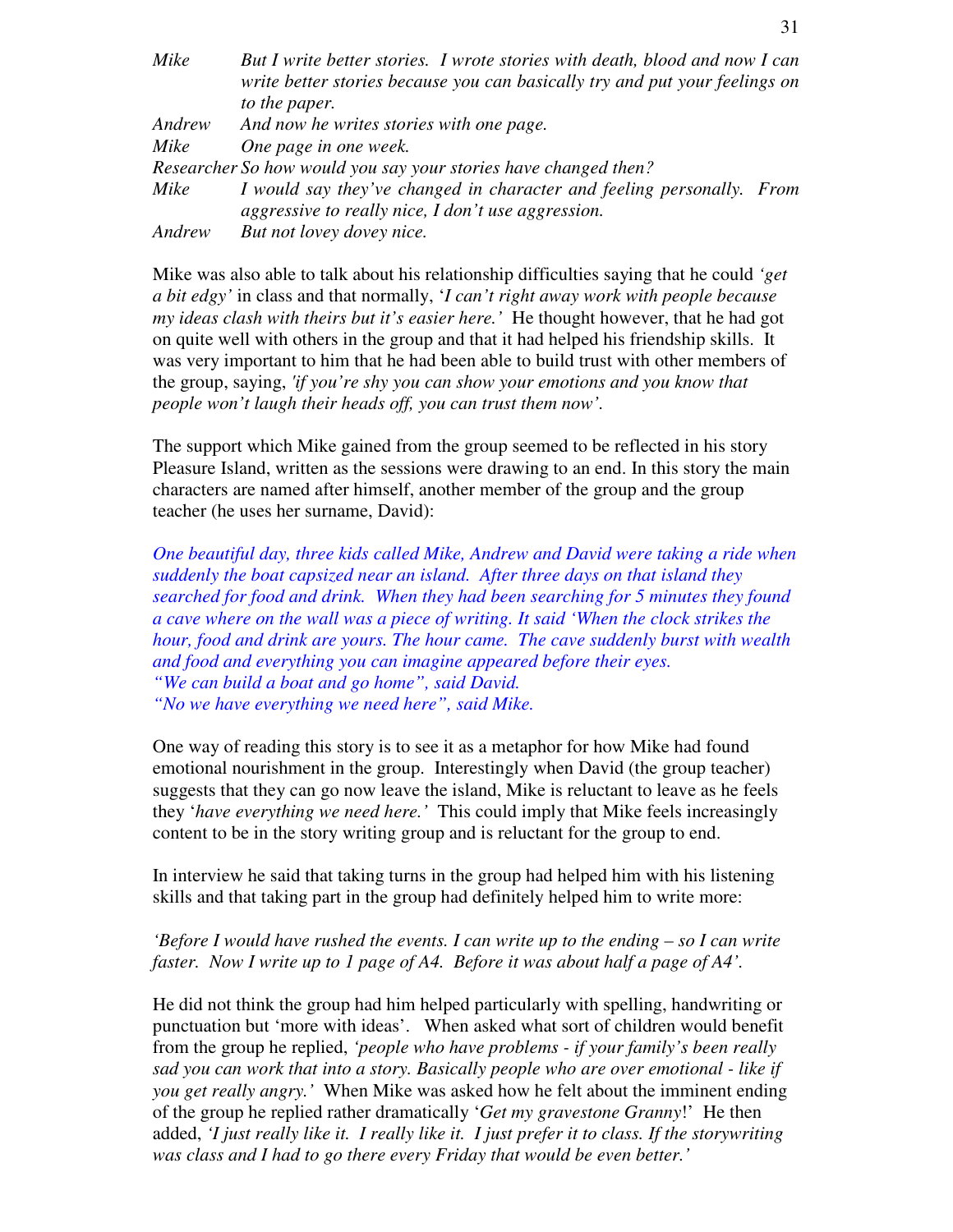# **Section 6 Discussion and Conclusion**

The evidence from this evaluation, based mainly on an analysis of pupil interviews, suggests that Therapeutic Storywriting has had a number of positive effects on pupils' emotional, social and academic learning.

Responses from both pupils and teachers indicate that Therapeutic Storywriting groups have provided a space within the educational context where emotionally anxious pupils have felt supported, both by the teacher and their peers, and have been keen to use writing as a medium to process emotional experiences.

The conclusion that the approach helped pupils to move through difficult feelings is supported by the evidence in 3.2 and 3.3 where pupils, in particular the older ones, are able to articulate how expressing feelings either verbally or by projecting them onto characters in their stories helped them 'feel better'. An analysis of the pupils' stories and the findings from the teacher interviews in 4.1, confirmed that pupils were able to use the storywriting activity to explore emotional issues that related to their own emotional difficulties as identified either by themselves or the referring teacher. Stories were often used to try out *'cures for problems'*. Most of the children's stories were set in fantasy with some pupils on occasions choosing to write accounts of actual events in their lives which had caused emotional anxiety.

Responses detailed in 3.1, 3.6 and 4.1 indicate that the structure of the group enabled pupils to develop their emotional literacy skills. Group members were able to develop sufficiently trusting relationships in which they felt that what they said or wrote would not be ridiculed. Pupils also engaged in sharing each other's ideas for storywriting. These findings correlate with the finding, also evidenced in 3.6, that taking part in the groups furthered the development of pupils' speaking and listening skills.

The evidence presented in 3.7 indicates that the teacher's story, as well as providing a model for storywriting and facilitating the discussion of emotional literacy issues, seems to have particularly fostered an interactive relationship between the group teacher and pupils. This relationship is similar to that advocated by Pullman (2003) when discussing the teaching of literacy and which he terms a master/apprentice relationship. This in turn appears to have helped pupils to feel more relaxed about engaging with writing and is summed up by the girl who said that it *'doesn't make you feel like some big human camera is watching us*.'

What is clearly indicated by the evidence in 3.2, 3.4, 3.5 and 4.1, is that the story writing groups supported both pupils' motivation to write and their ability to concentrate. 3.5 also shows that the groups supported pupils' self-esteem as writers as all felt that their writing skills had improved by taking part in the sessions.

In summary this report concludes that from the sample used in this pilot evaluation, engagement in Therapeutic Storywriting groups has:

- Enabled pupils to use the medium of story writing to process emotional experiences
- Helped pupils move through difficult feelings
- Encouraged pupils to develop co-operative and trusting relationships with peers
- Supported listening and speaking skills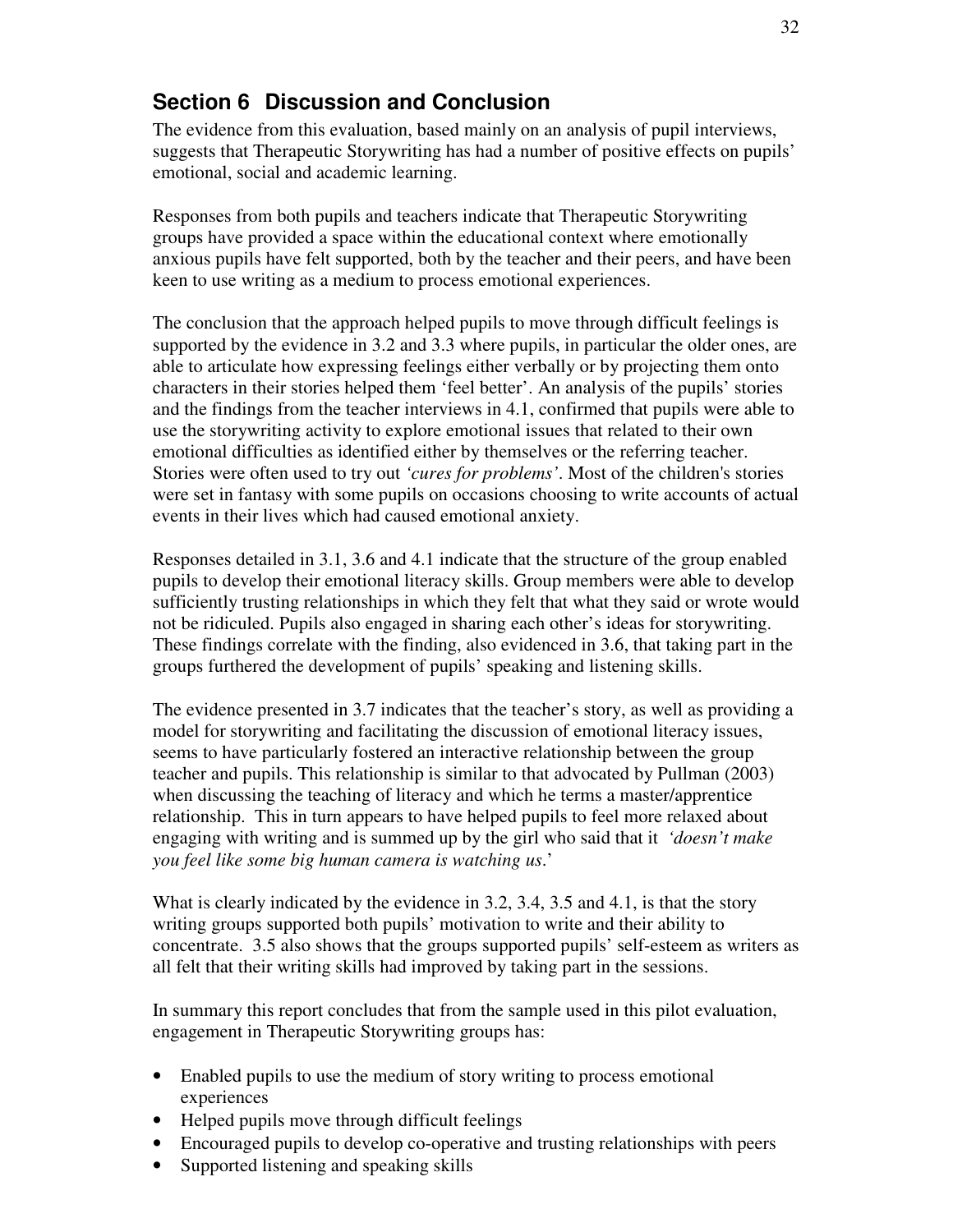- Fostered an interactive relationship between the teacher and group with respect to story writing skills
- Increased pupils concentration and motivation to engage with story writing
- Improved pupils' self-esteem as writers

In addition to data from pupil interviews, all the above issues are supported either by the pupils' written stories or discussions with the pupils' teachers.

#### **Implications for further research**

This evaluation was commissioned as a pilot study and four possible areas of future research are outlined below.

While this pilot study points to the positive impact of Therapeutic Storywriting on pupils'emotional, social and academic learning, it was a relatively small sample drawn from pupils at Key stage 2. The groups in this study were led by SENCOs but with the current government policy to develop extended schools (DfES 2004), there are an increasing number of other professionals drawn from agencies such as child mental health and social care who are working in schools with emotionally anxious pupils. While the intervention is designed primarily to be used at key stage 2, some teachers at key stage 3 have completed the training and are using Therapeutic Storywriting with Year 7 pupils. It would be useful, therefore, to test the findings presented here both on a broader sample and in a wider multi-agency context.

Secondly, it would be useful to explore whether social and emotional skills acquired in the group are transferred back into the main classroom and the impact this might have both on pupils' wider academic progress and on reducing school exclusions. Again it would be useful to involve class teachers in such an evaluation.

Thirdly, while the intention of these groups was to help pupils develop their emotional and social awareness through the activity of storywriting and also to develop their motivation to engage with writing, the groups do not aim to explicitly teach spelling, handwriting and grammar. However, as evidence from the pupil interviews suggests, the groups also had some impact on these skill areas. It might be useful to conduct a further study involving teacher-based before and after assessment, possibly involving a group which runs over a whole academic year, to look at the impact of the approach on the whole range of literacy skills.

Finally, while speaking and listening skills were commented on in this evaluation, there was not a focus on specific speech and language difficulties. Given the connection between EBSDs and Speech, Language and Communication difficulties exploring the impact Therapeutic Storywriting may have on these might also be a fruitful area for further investigation.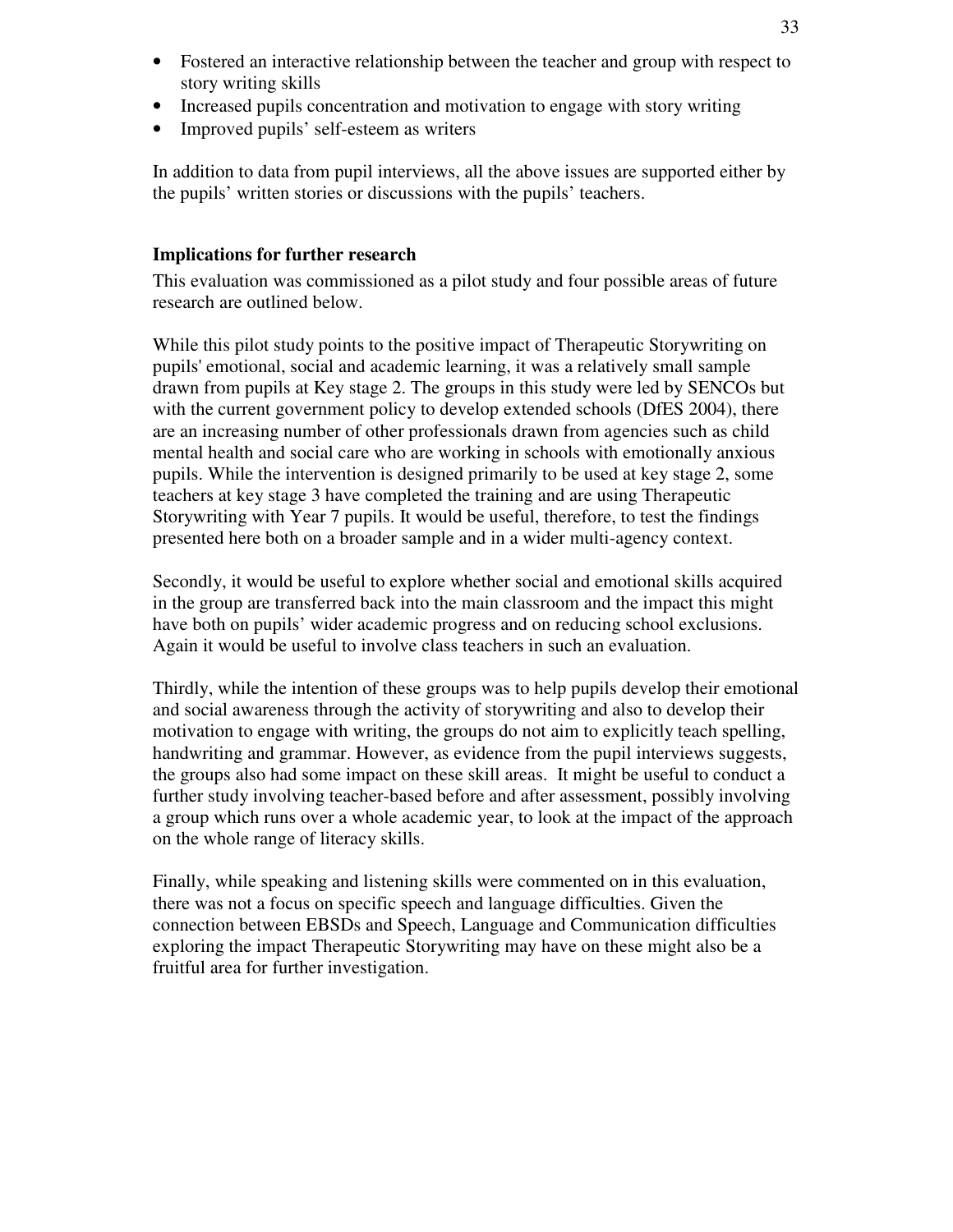### **References**

- Assagioli, R. (1965) *Psychosynthesis: A Manual of Principles and Techniques*. London: Turnstone Books
- Bion, W, (1965) *Learning from Experience*, London: Marsefield,
- DfES (2001) *SEN Code of Practice,* Nottingham: DfES publications
- DfES (2003) Green Paper *Every Child Matters*. London: The Stationery Office
- DfES (2004) *Removing Barriers to Achievement: The Government's Strategy for SEN.* Nottingham: DfES publications
- Gardner, H. (1993) Frames *of Mind*. London: Fontana Press
- Goleman, D. (1996) *Emotional Intelligence*. London: Bloomsbury Publishing
- Pullman, P (2003) www. pullman.com/isis\_lecture.htm
- Simons, H (1996) *The Paradox of Case Study* Cambridge Journal of Education, Vol. 26, No. 2
- Waters, T. (2001) *Best Practise Research Scholarship Report level 2: Therapeutic Storywriting*. www.dfee.gov.uk/bprs
- Waters, T. (2004) *Therapeutic Storywriting*, London: David Fulton
- Weare, K. & Gray, G. (2003) *What Works in Developing Children's Emotional and Social Competence and Wellbeing?* DfES Report no 456, www.dfes.gov.uk/research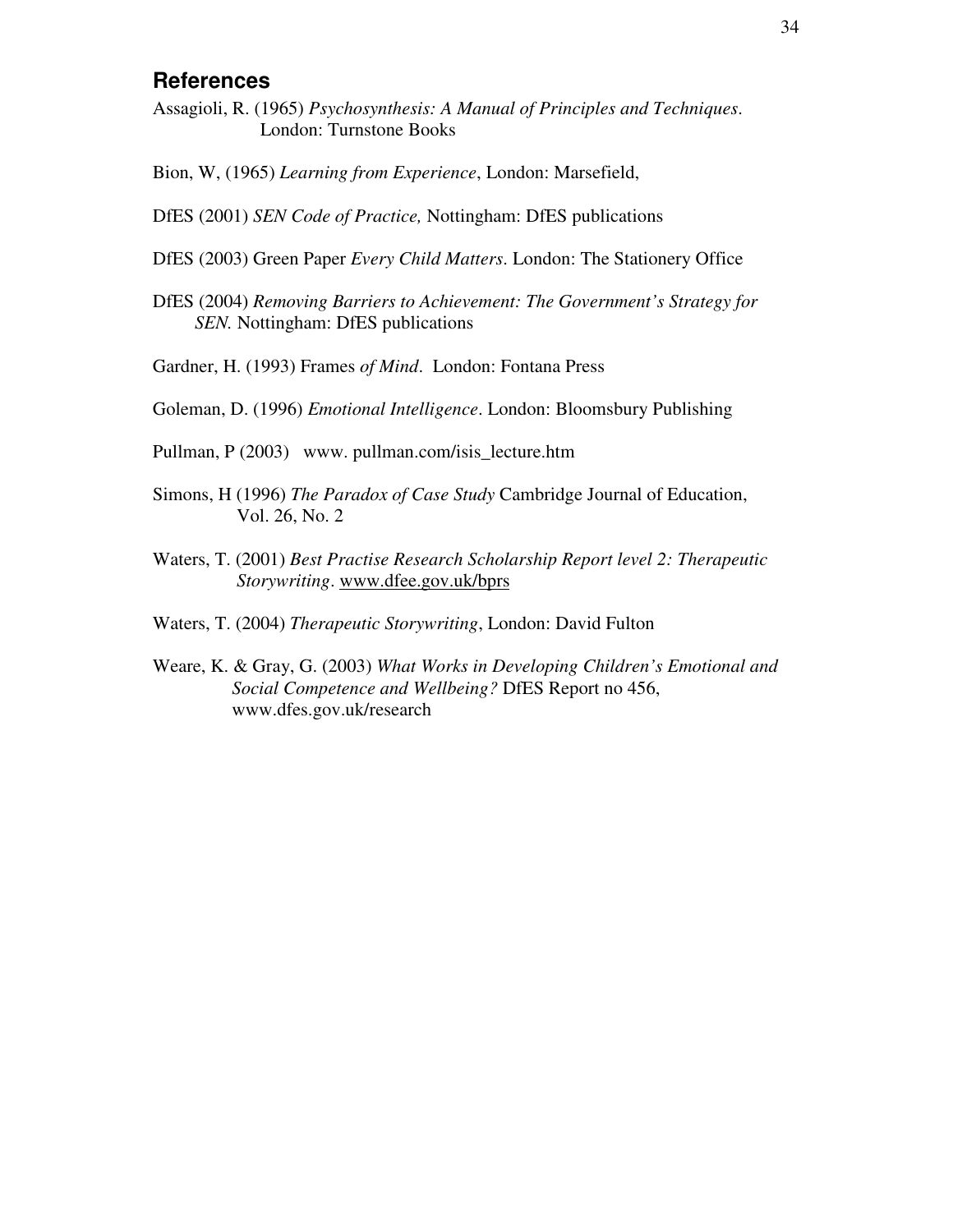# **Appendix 1:** *Composition of the five sample groups*

#### *Group A: 3 Y6 pupils (all girls)*

This group was run by the Special Educational Needs Coordinator (SENCO) and was made up of 3 Y6 girls, all of whom had considerable emotional anxieties. All were on the SEN register for Emotional Behavioural and Social Difficulties with two of them at the level of School Action and one at School Action Plus. One of the girls had been excluded on a number of occasions because of violent behaviour in school and at the time of the interview was not allowed to stay in school at lunchtime because of her behaviour on the playground. There were also child protection concerns about another of the girls whose anxiety was particularly extreme, leading to physical symptoms. The third girl exhibited inappropriate and bizarre behaviour.

#### *Group B***:** 6 Y6 pupils *(4 boys and 2 girls)*

This group of six Year 6 children was run by the SENCO and consisted of two girls and four boys. Four of the pupils were on the SEN register, three at School Action and one at School Action Plus, with the other two at the monitoring stage. There had been child protection concerns about both of the girls. One of them was withdrawn and had anorexic tendencies and the other became easily upset about friendship difficulties. Of the boys, one was silent and withdrawn with child protection concerns; one was distressed about an acrimonious parental separation and had stopped working in class; one had friendship difficulties and frequently got into fights; and one with ADHD had challenging behaviour both in class and in the playground.

*Group C*: 4 Y5&6 pupils *(2 boys and 2 girls)* - 1 girl absent for interviews The headteacher who was also the SENCO ran this mixed gender group of 4 children. One of the girls was away on the day of the interview and so is not included in the sample. The three pupils interviewed were a Y6 boy at School Action Plus for EBSDs and possible Autistic Spectrum Disorder; a Y5 boy with EBSDs who had witnessed a particularly traumatic event; and a withdrawn Y5 girl who had been moved away from her mother and was at School Action because of EBSDs getting in the way of her learning.

#### *Group D*: 5 Y5&6pupils *(all girls)*

In this group of 3 Y6  $\&$  2 Y5 girls, also run by the SENCO, one pupil was on the SEN register at School Action for EBSD and the other 4 girls, while not on the SEN register, had been referred to the SENCO by their class teachers as having social and emotional difficulties that were getting in the way of their learning in the classroom. One of these was described as 'disengaged ' since her parents had separated, one was anxious about her father's imminent release from prison, one would often faint in class when feeling particularly anxious about family issues and one was described as immature with friendship difficulties.

#### *Group E:* 4 Y3&4 pupils *(2 girls and 2 boys)*

This group was run by myself as the researcher in the same school as group A. The purpose of this group, which ran for ten sessions, was initially to trial the use of a before and after assessment with teachers and pupils. However, as this group consisted of Y3 &4 pupils and the other four groups were made up of pupils from only Y5&6, it was decided to also include these pupils in the interview sample in order to involve the whole Key Stage 2 age range.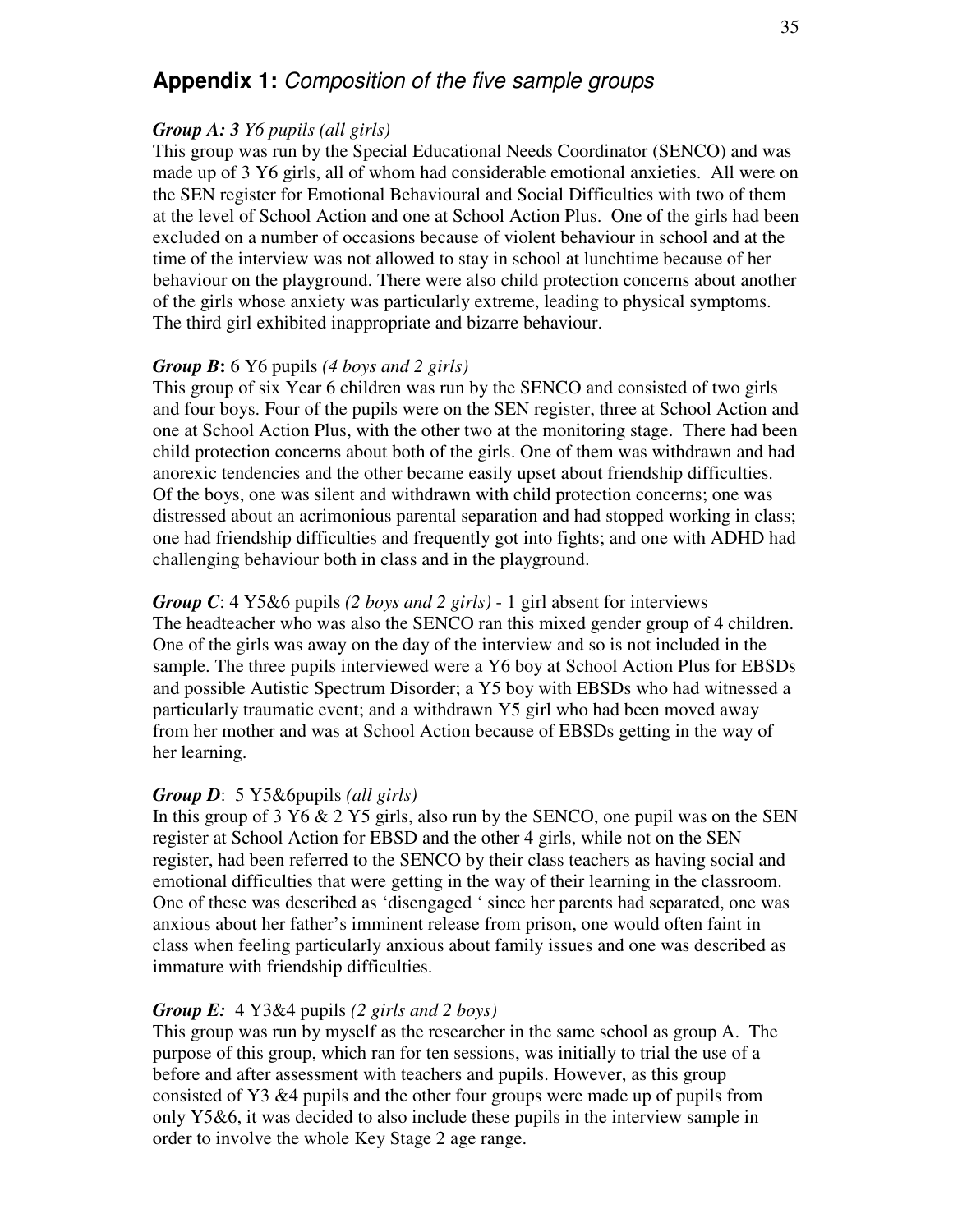The group was a mixed gender group of four pupils with twoY3 girls and two Y4 boys. Three of the pupils were on the SEN register, two at School Action and one at School Action Plus, because of emotional anxieties getting in the way of their learning. The fourth pupil was on the child protection register but not the SEN register. One of the boys had been withdrawn from his class on a number of occasions because of anger outbursts while the other boy had become very withdrawn following the death of his mother. One of the girls was on the child protection register with care proceedings about to start and the other girl had very poor concentration on any classroom task and had also been excluded on a number of occasions because of her behaviour.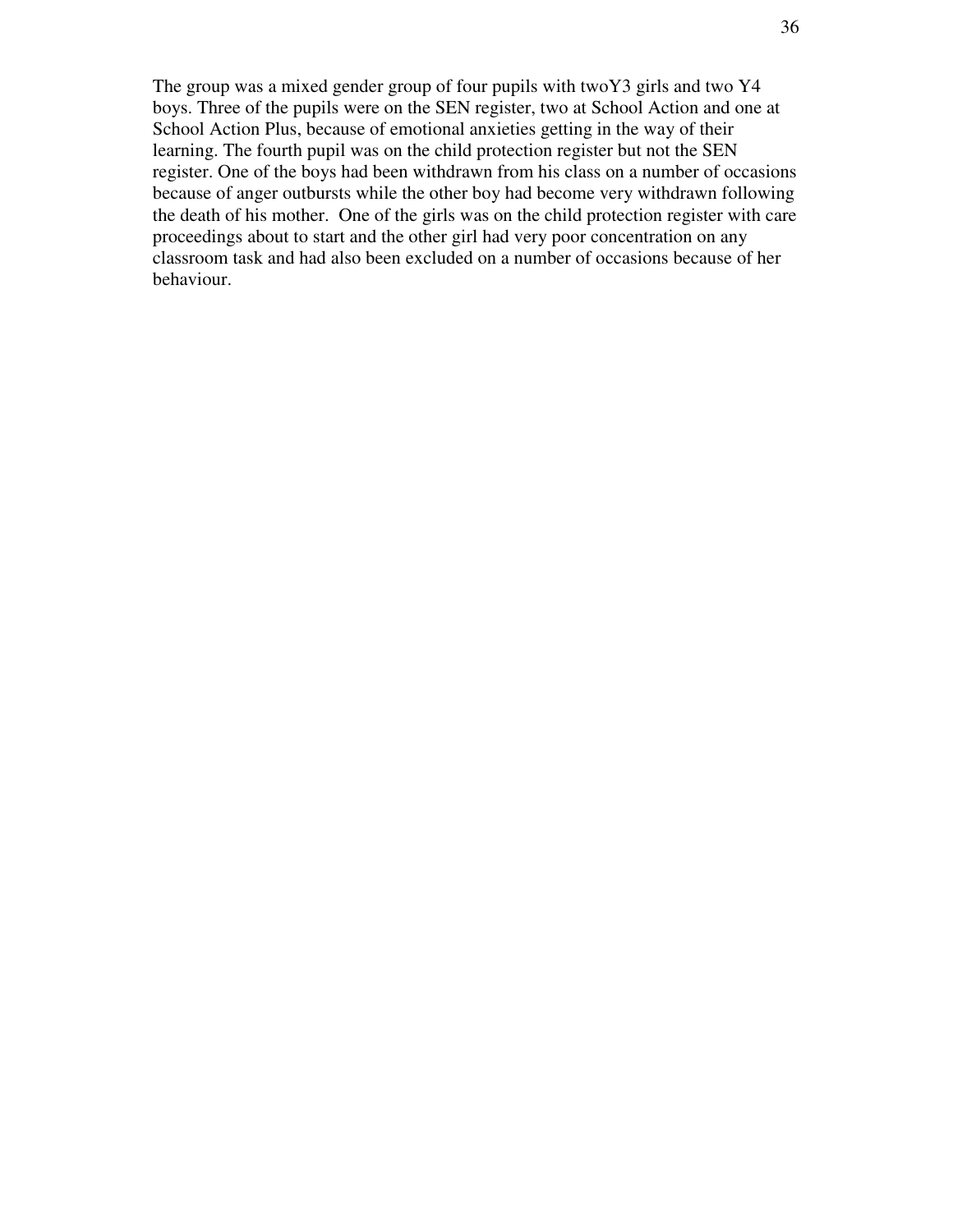- **1) How have you found the storywriting group?**
- **2) In what ways has it particularly helped you?**
- **3) Has it helped you to write more in a set time? Why? (If yes) How much more do you write in an average lesson?**
- *4)* **How much have you enjoyed writing your stories in the group? (Scale: Not at all, Not very much, A little, Quite a bit, A lot) Why?**
- **5) How good do you think you are at writing now? (Scale: Rubbish, Not very good, OK, Quite good, Brilliant) Why?**
- **6) How has the writing group affected your writing in class?**
- **7) What has the relaxation and saying how you're feeling at the beginning of the session been like?**
- **8) How have you got on with the other children in the group?**
- **9) What was it like to have the teacher also writing a story?**
- **10) Was it good to be able to have time for drawing as well as writing? Why?**
- **11) Did the group help children to listen to each other? (Scale: Not at all, Not very much, A little bit, Quite a bit, A lot) In what ways?**
- **12)In what way has it helped you listen or speak?**
- **13) How good are you now at talking about feelings – either your own or those of story characters? (Scale: No good at all, Not very good, OK, Quite good, Really good) In what ways?**
- **14) Did the group help you with your spelling, handwriting or punctuation? How?**
- **15) Did your stories help you think about feelings- in what way?**
- **16) How would you describe the group to another child who knew nothing about it?**
- **17) How much do you think your stories have improved by coming to the group? (Scale: Not at all, Not very much, A little, Quite a bit, A lot) In what ways?**
- *18)* **How do you feel about the group finishing?**
- **19) Would you recommend the group to other children?**
- **20) What sort of children do you think would benefit from being in the group?**
- **21) Which of your stories is the one you will remember/enjoyed writing most?**